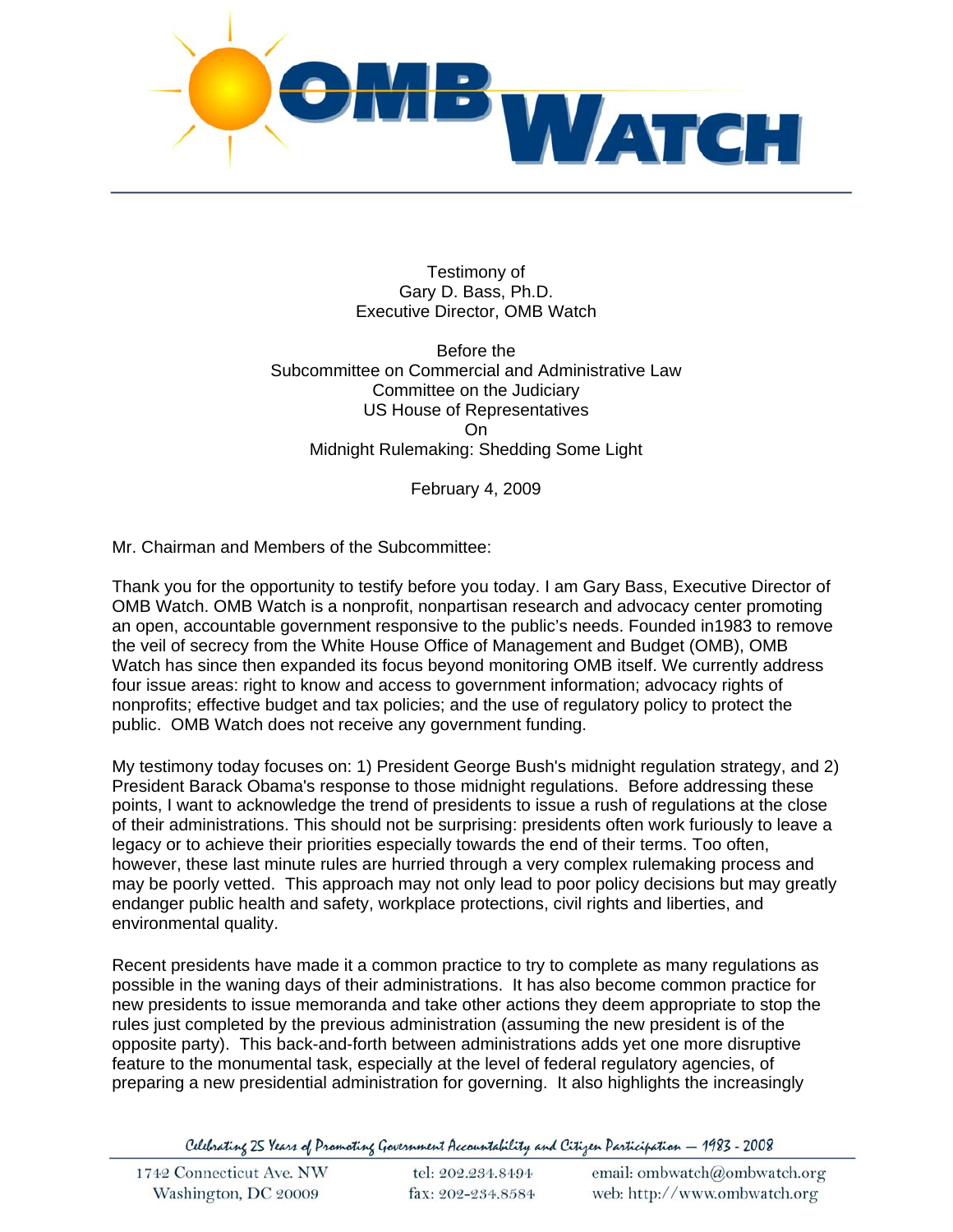$\overline{a}$ 

partisan use of the rulemaking process to achieve policy goals that an administration may not be able to achieve through legislative means.

### *I. President Bush's Midnight Regulations*

I want to focus my testimony on the Bush administration's midnight rulemaking activities. I will not discuss how President Bush's approach varied from previous presidents or whether it was better or worse than President Clinton's last months. There are empirical studies that allow comparison among administrations and identify trends in midnight rulemaking that provide valuable historical perspectives on these topics.<sup>[1](#page-1-0)</sup> Our perspective, however, is that the discussion of midnight regulations is not a question of whether President Bush had more or fewer regulations than another president. The issue is the substance and impact of the regulatory decisions. It would not matter if a flurry of bad regulations were published at midnight or noon time in an administration's life span. Bad rules that run counter to legislative intent and public interests should be rectified.

A May 9, 2008, memo from Bush White House Chief of Staff Joshua Bolten directed federal agencies to submit by June 1 proposed rules that they wished to finalize before the administration's term ended except in "extraordinary circumstances." The memo also indicated that all final rules to be published by this administration should be completed by November 1, thereby eliminating the possibility of "midnight regulations."

The first paragraph of the Bolten memo reads, in part:

"The President has emphasized that the American people deserve a regulatory system that protects and improves their health, safety and environment, secures their rights, and ensures a fair and competitive economic system, while respecting their prerogative to make their own decisions and not imposing unnecessary costs. We need to continue this principled approach to regulation as we sprint to the finish, and resist the historical tendency of administrations to increase regulatory activity in their final months."<sup>[2](#page-1-1)</sup>

The country soon learned, however, that the language in the memo was more smokescreen than good government policy. The deadlines in the memo were ignored as the administration set out to finalize and get into effect a serious of deregulatory actions. By getting these rules into effect, the hands of the next administration – whether Democrat or Republican – would be tied, thus extending the policy priorities of the Bush administration into the future. In reality, the memo simply changed when the clock reached midnight in order to insulate potentially controversial rules from disapproval by a new administration.

The responsibility for implementing the Bolten memo was assigned to the Office of Information and Regulatory Affairs (OIRA) within the Office of Management and Budget (OMB). OIRA has the responsibility for reviewing agencies' significant regulations under Executive Order 12866,

<span id="page-1-0"></span><sup>&</sup>lt;sup>1</sup> See, for example, Jerry Brito and Veronique de Rugy, "For Whom the Bell Tolls: The Midnight Regulation Phenomenon", *Mercatus Policy Series,* Policy Primer No. 9. Arlington, VA: Mercatus Center at George Mason University, December 2008, available at

[http://www.mercatus.org/PDFDownload.aspx?contentID=25654.](http://www.mercatus.org/PDFDownload.aspx?contentID=25654) See Anne Joseph O'Connell, *Cleaning Up and Launching Ahead: What President Obama Can Learn from Previous Admininstrations in Establishing his Regulatory Agenda*, Washington, DC: Center for American Progress, January 2009, available at [http://www.americanprogress.org/issues/2009/01/pdf/presidential\\_appointments.pdf.](http://www.americanprogress.org/issues/2009/01/pdf/presidential_appointments.pdf)

<span id="page-1-1"></span>See [http://www.ombwatch.org/regs/PDFs/BoltenMemo050908.pdf] for a copy of the memorandum.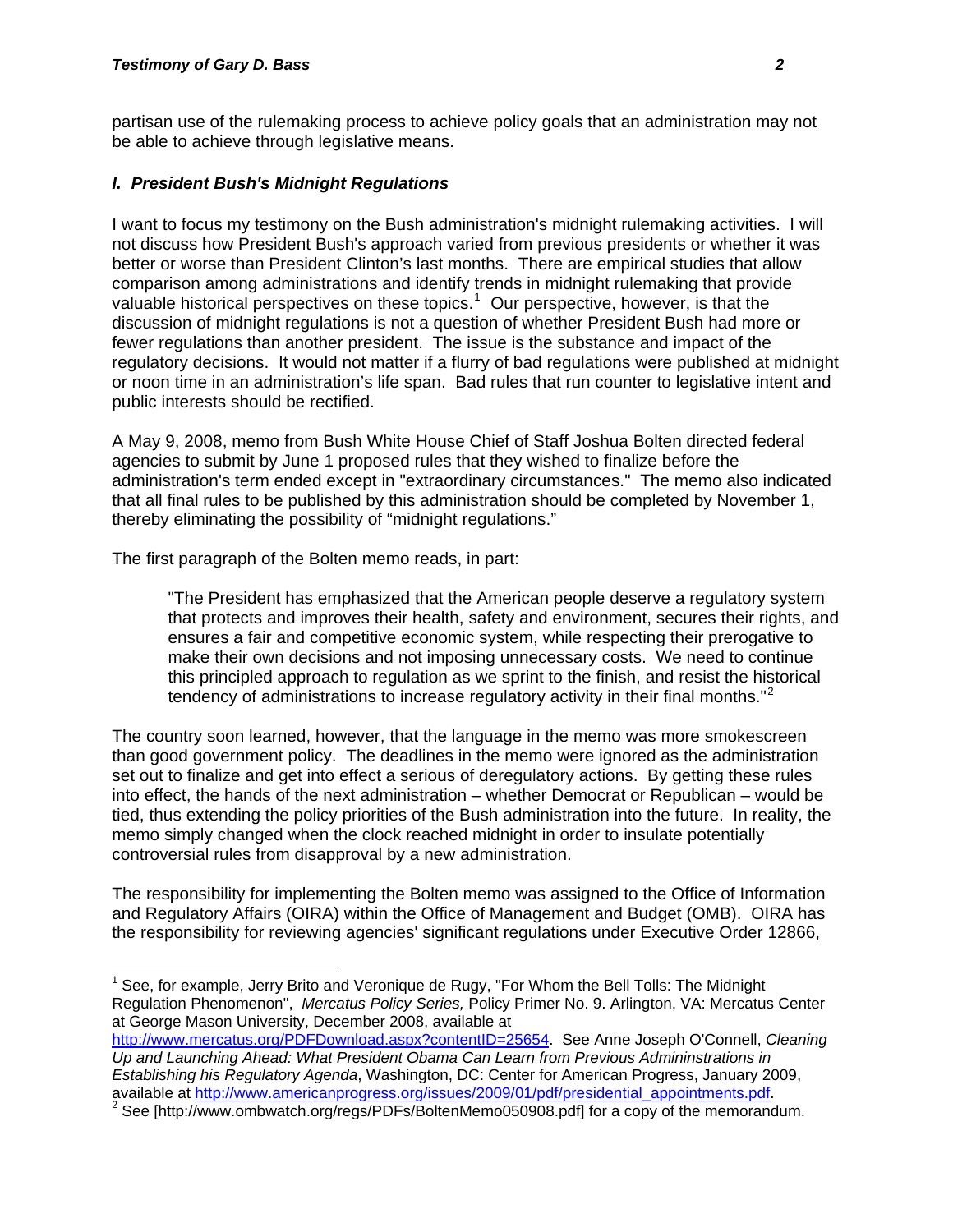*Regulatory Planning and Review* (E.O. 12866). The current regulatory process, with its numerous requirements, obstacles, and reviews, generally means that it takes 3-5 years for significant regulations to be completed. For some agencies it takes far longer to promulgate rules – sometimes a decade or more. The Bush administration, which was particularly antiregulatory, was reluctant to regulate in many areas such as environmental quality, workplace safety, and consumer protection unless under court ordered deadline, an emergency situation, or pressure from Congress.

Ironically, the Bush administration chose to use regulations at the end of its term to promote its anti-regulatory philosophy. Many of the Bush midnight regulations were deregulatory actions or favors to special interests. As Table I illustrates, the deadlines in the Bolten memo were largely irrelevant as the administration sought to cement its policy preferences. Table I looks at final rules that were published by the Bush administration, starting one month before the November 1 deadline in the Bolten memo, and that have been identified as troublesome by a broad coalition of organizations. By no means is this a comprehensive list of all troublesome rules; but this does capture many problematic ones.

| Table I<br><b>Troublesome Midnight Regulations Published Since</b><br>October 1, 2008: Compliance with the Bolten Memo |                                          |                                           |  |
|------------------------------------------------------------------------------------------------------------------------|------------------------------------------|-------------------------------------------|--|
| <b>Regulation</b><br>Agency                                                                                            | <b>Proposed</b><br>after June 1,<br>2008 | <b>Finalized</b><br>after Nov. 1,<br>2008 |  |
| <b>Country-of-origin labeling</b><br><b>Agricultural Marketing Service</b>                                             |                                          | X<br>(1/15/2009)                          |  |
| <b>Partner Vetting System</b><br>U.S. Agency for International Development                                             |                                          | X<br>(1/2/2009)                           |  |
| Pledge requirements for HIV/AIDS grantees<br>Department of Health and Human Services                                   |                                          | X<br>(12/24/2008)                         |  |
| <b>Exemption of information reporting for federal</b><br>contractors<br>Wage and Hour Division                         | X<br>(10/20/08)                          | X<br>(12/19/2008)                         |  |
| Privatization of public toll roads<br>Federal Highway Administration                                                   | X<br>(10/8/08)                           | X<br>(12/19/2008)                         |  |
| Access to reproductive health services<br>Department of Health and Human Services                                      | X<br>(8/26/08)                           | X<br>(12/19/2008)                         |  |
| <b>Certification for the Employment of H-2B Aliens</b><br><b>Employment and Training Administration</b>                |                                          | X<br>(12/19/2008)                         |  |
| <b>Burning of hazardous waste</b><br><b>Environmental Protection Agency</b>                                            |                                          | X<br>(12/19/2008)                         |  |
| Revisions to the H-2A guestworker program<br><b>Employment and Training Administration</b>                             |                                          | X<br>(12/18/2008)                         |  |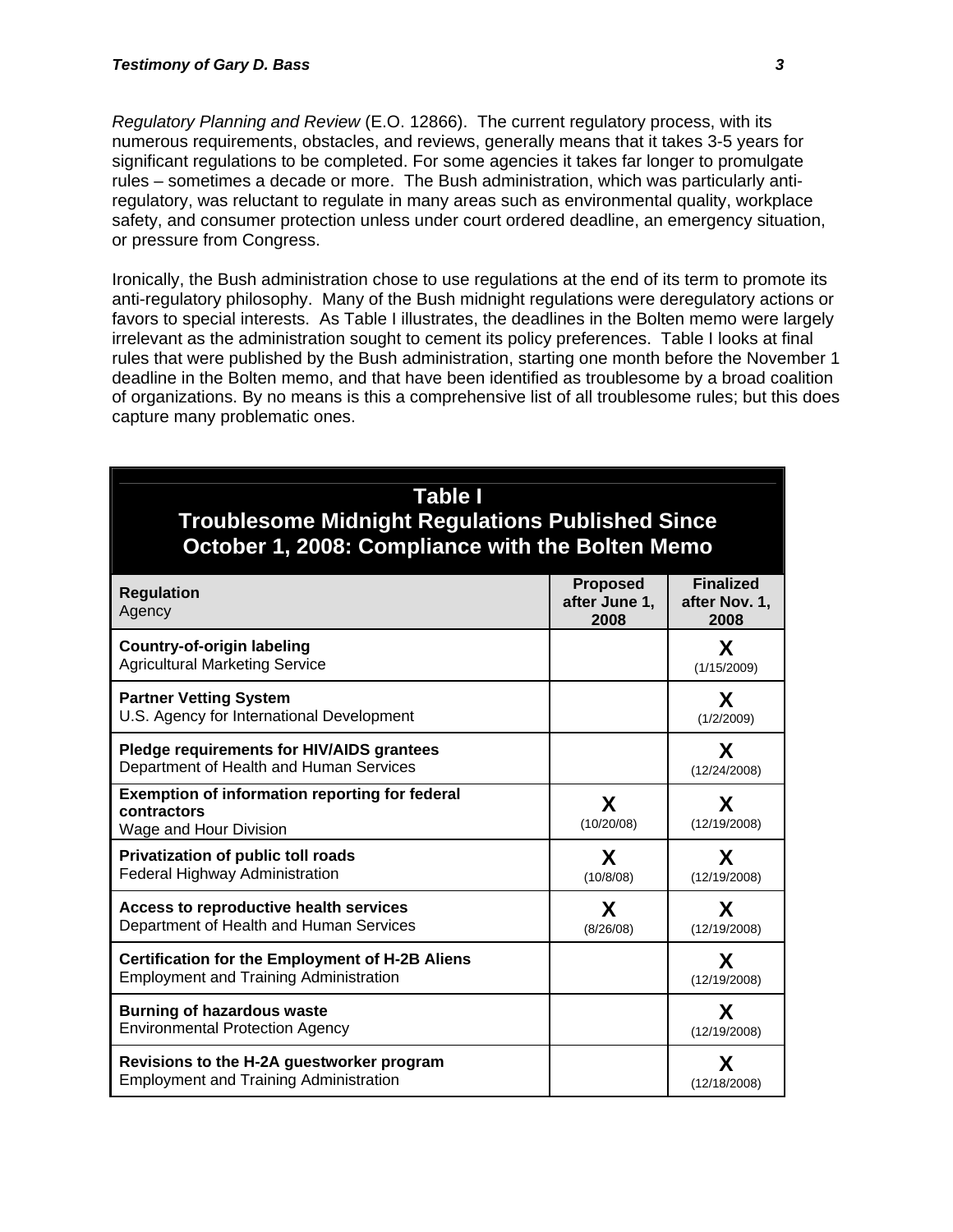| <b>Table I (continued)</b>                                                                                            |                                          |                                           |  |
|-----------------------------------------------------------------------------------------------------------------------|------------------------------------------|-------------------------------------------|--|
| <b>Regulation</b><br>Agency                                                                                           | <b>Proposed</b><br>after June 1,<br>2008 | <b>Finalized</b><br>after Nov. 1,<br>2008 |  |
| Air pollution reporting from farms<br><b>Environmental Protection Agency</b>                                          |                                          | X<br>(12/18/2008)                         |  |
| <b>Endangered species consultation - Fish and Wildlife</b><br>Service/National Oceanic and Atmospheric Administration | X<br>(8/15/08)                           | X<br>(12/16/2008)                         |  |
| <b>Mountaintop mining</b><br>Office of Surface Mining                                                                 |                                          | X<br>(12/12/2008)                         |  |
| Gun safety in national parks<br><b>National Park Service</b>                                                          |                                          | X<br>(12/10/2008)                         |  |
| <b>Vertical tandem lifts</b><br>Occupational Safety and Health Administration                                         |                                          | X<br>(12/10/2008)                         |  |
| <b>Emergency land withdrawals</b><br><b>Bureau of Land Management</b>                                                 | X<br>(10/10/08)                          | X<br>(12/5/2008)                          |  |
| <b>Rerouting hazmat rail shipments</b><br>Pipeline and Hazardous Materials Safety Administration                      |                                          | X<br>(11/26/2008)                         |  |
| <b>Rail transportation security</b><br><b>Transportation Security Administration</b>                                  |                                          | X<br>(11/26/2008)                         |  |
| <b>Runoff from factory farms</b><br><b>Environmental Protection Agency</b>                                            |                                          | X<br>(11/20/2008)                         |  |
| Truck driver hours of service<br>Federal Motor Carrier Safety Administration                                          |                                          | X<br>(11/19/2008)                         |  |
| Oil shale development<br>Bureau of Land Management                                                                    | X<br>(7/23/08)                           | X<br>(11/18/2008)                         |  |
| <b>Family and medical leave</b><br>Wage and Hour Division                                                             |                                          | X<br>(11/17/2008)                         |  |
| <b>Medicaid outpatient services</b><br><b>Centers for Medicare and Medicaid Services</b>                              |                                          | X<br>(11/7/2008)                          |  |
| <b>Definition of solid waste</b><br><b>Environmental Protection Agency</b>                                            |                                          | (10/30/2008)                              |  |
| <b>Employment verification by social security records</b><br>Department of Homeland Security                          |                                          | (10/28/2008)                              |  |
| Union annual reports for trusts<br>Office of Labor-Management Standards                                               |                                          | (10/2/2008)                               |  |
| Total: 25 troublesome rules                                                                                           | 6 missed<br>deadline                     | 22 missed<br>deadline                     |  |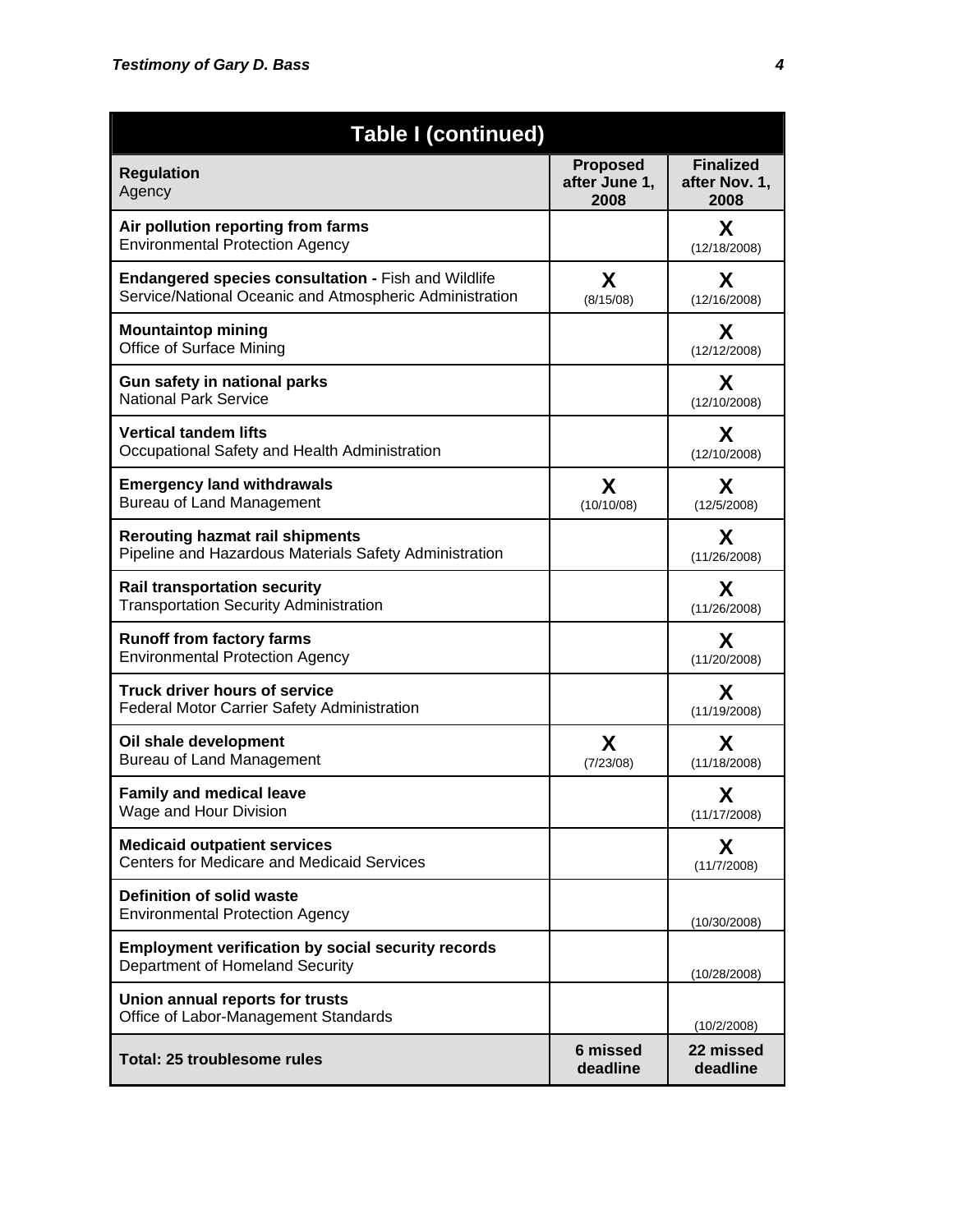Not only were six of the controversial rules proposed after the June 1<sup>st</sup> deadline, but more importantly, 22 of the 25 rules became final after the November 1 deadline. As it turns out, the November 1 deadline was actually a strategic marker for the Bush administration, not really a deadline. The Bush administration did not want the next administration to do as it did to the Clinton regulations: put a hold on them and possibly scuttle them. So the Bush administration wanted its final rules to become effective before January 20, 2009, when the new president took over. $3$  This meant that November 20, 60 days before the inauguration of the new president, was the first real deadline for major rules. The absolute final date was December 20, 30 days before the inaugural. As might be expected, 15 of the 25 controversial rules have become effective since January 1, 2009 – literally the last weeks of the Bush administration – and five of these became effective in the last 60 hours of the administration. For example:

- The Environmental Protection Agency (EPA) published a final rule December 18th exempting factory farms from reporting air pollution emissions from animal waste; the rule became effective January 20th.
- The Department of Health and Human Services (HHS) published a final rule December 19<sup>th</sup> that will likely limit women's access to health services by requiring health care providers to certify that they will allow their employees to withhold services on the basis of religious or moral grounds or risk losing federal funds; the rule became effective January  $20<sup>th</sup>$ .
- The Department of Transportation published a final rule November  $19<sup>th</sup>$  allowing truck drivers to drive up to 11 consecutive hours and shortening mandatory rest times; the rule became effective January 19<sup>th</sup>. (The rule is nearly identical to a rule struck down in the DC Court of Appeals in 2007.) $<sup>4</sup>$  $<sup>4</sup>$  $<sup>4</sup>$ </sup>

Despite the delays and complexities of the regulatory process, the Bush administration was able to complete several rules in an unusually short period of time. In some cases, agencies shortened public comment periods in order to accelerate a rule's progress. The result was that important rules were completed in a few months; some were never even announced in the Unified Agenda which lists agency regulatory work plans every six months. Table II contains a list of rules that were proposed and completed in a remarkably short time.

<span id="page-4-0"></span><sup>-&</sup>lt;br>3 A rule is considered "final" when it is published in the *Federal Register*; there is a subsequent waiting period, either 30 or 60 days depending on the significance of the regulation, before the rule become "effective" and is implemented.

<span id="page-4-1"></span> $4$  For a large but partial list of midnight regulations, see the chart at the end of this written testimony.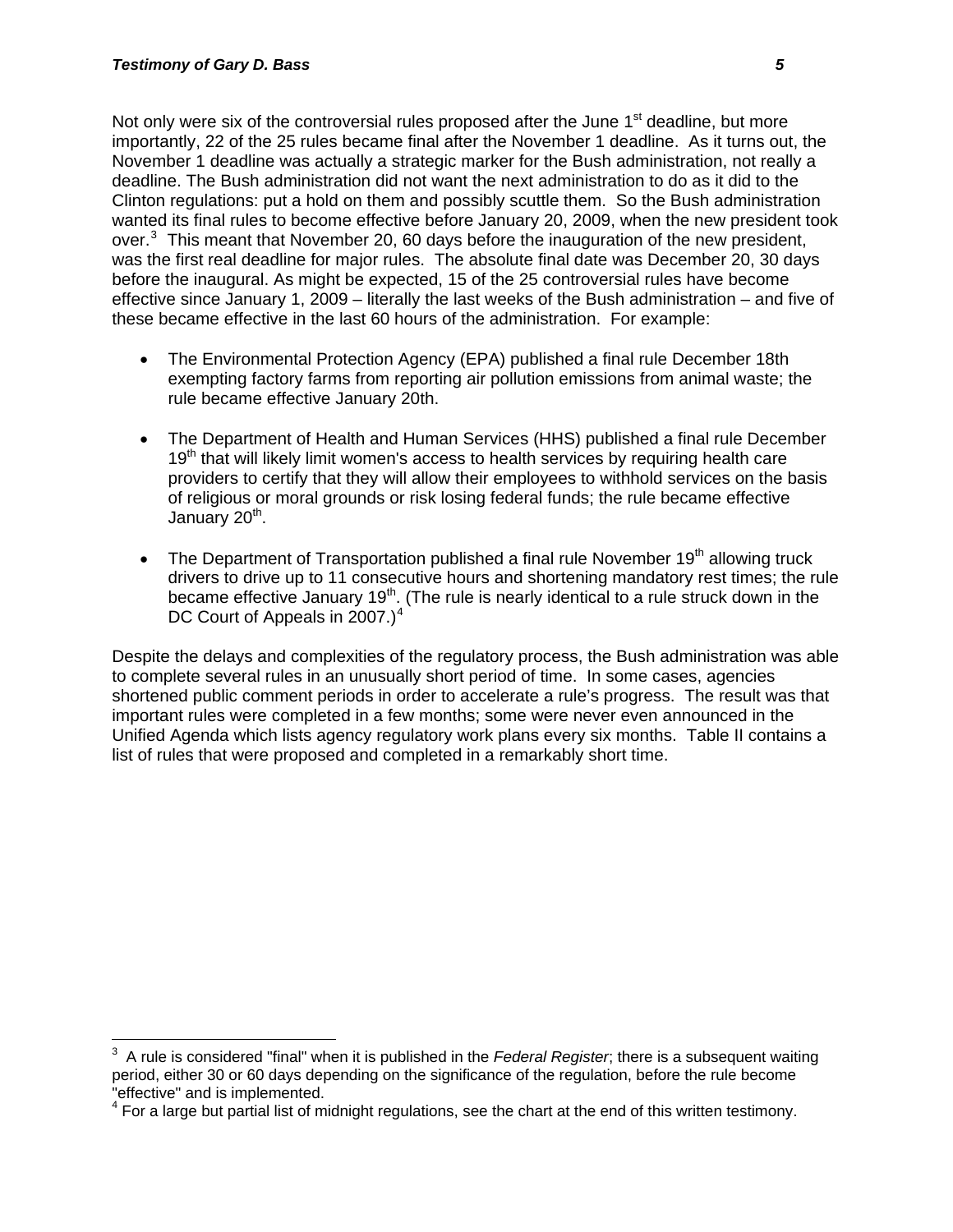| <b>Table II</b>                                                                                                                          |                                                                                                         |                                                            |                                                                                                                                                                                                                                                                                                                                                                                                                                                                                                                                                     |  |  |
|------------------------------------------------------------------------------------------------------------------------------------------|---------------------------------------------------------------------------------------------------------|------------------------------------------------------------|-----------------------------------------------------------------------------------------------------------------------------------------------------------------------------------------------------------------------------------------------------------------------------------------------------------------------------------------------------------------------------------------------------------------------------------------------------------------------------------------------------------------------------------------------------|--|--|
|                                                                                                                                          | <b>Examples of Rushed Regulations</b>                                                                   |                                                            |                                                                                                                                                                                                                                                                                                                                                                                                                                                                                                                                                     |  |  |
| <b>Regulation - Agency</b>                                                                                                               | <b>Timeline</b>                                                                                         | Length of<br>comment period                                | <b>Evidence of a rush toward</b><br>completion                                                                                                                                                                                                                                                                                                                                                                                                                                                                                                      |  |  |
| <b>Pledge requirements</b><br>for HIV/AIDS grantees<br>- Department of Health<br>and Human Services                                      | Proposed April 17, 2008;<br>Finalized Dec. 24, 2008;<br><b>Elapsed time of about</b><br>eight months.   | Originally 32<br>days, reopened<br>for another 32<br>days. | The regulation went into effect on<br>Jan. 20, only 27 days after final<br>publication. Under the<br>Administrative Procedure Act,<br>agencies must wait at least 30 days<br>before considering a rule effective.                                                                                                                                                                                                                                                                                                                                   |  |  |
| Gun safety in national<br>parks - National Park<br>Service                                                                               | Proposed April 30, 2008;<br>Finalized Dec. 10, 2008;<br><b>Elapsed time of about</b><br>7.5 months      | Originally 61<br>days, reopened<br>for another 30<br>days. | The agency changed provisions in<br>the final rule without soliciting public<br>comment. The agency included a<br>provision in the final rule allowing<br>guns to be carried in national parks<br>located in states with conceal and<br>carry laws (all but Illinois and<br>Wisconsin). The proposed rule said<br>guns would only be allowed to be<br>carried in national parks located in<br>states that allowed guns to be<br>carried in state parks.                                                                                             |  |  |
| Oil shale development<br>- Bureau of Land<br>Management                                                                                  | Proposed July 23, 2008;<br>Finalized Nov. 18, 2008;<br><b>Elapsed time of about</b><br>four months.     | 61 days                                                    | The agency published the proposed<br>rule in FY 2008, even though an<br>appropriations rider prohibited it<br>from using funds to prepare or<br>finalize regulations on oil shale<br>development.                                                                                                                                                                                                                                                                                                                                                   |  |  |
| <b>Endangered species</b><br>consultation - Fish and<br><b>Wildlife Service/National</b><br>Oceanic and<br>Atmospheric<br>Administration | Proposed Aug. 15, 2008;<br>Finalized Dec. 16, 2008;<br><b>Elapsed time of four</b><br>months.           | Originally 31<br>days, extended<br>by another 29<br>days.  | According to the final rule, the<br>agency received approximately<br>235,000 comments on the proposal.<br>The Associated Press reported that<br>agency officials pressured staff to<br>review all the comments in just one<br>week. One calculation estimated the<br>staff assigned to reviewing<br>comments would have to review<br>seven comments per minute.<br>The agency added new material to<br>the final rule (a provision forbidding<br>the consideration of global warming<br>in species decisions) without<br>soliciting public comment. |  |  |
| <b>Access to</b><br>reproductive health<br>services - Department<br>of Health and Human<br><b>Services</b>                               | Proposed Aug. 26, 2008;<br>Finalized Dec. 19, 2008;<br><b>Elapsed time of less</b><br>than four months. | 30 days                                                    | The White House Office of<br>Management and Budget reviewed<br>a draft of the proposed regulation in<br>only hours, a process usually<br>measured in weeks or months. The<br>proposal was published online by<br>HHS later that same day.                                                                                                                                                                                                                                                                                                           |  |  |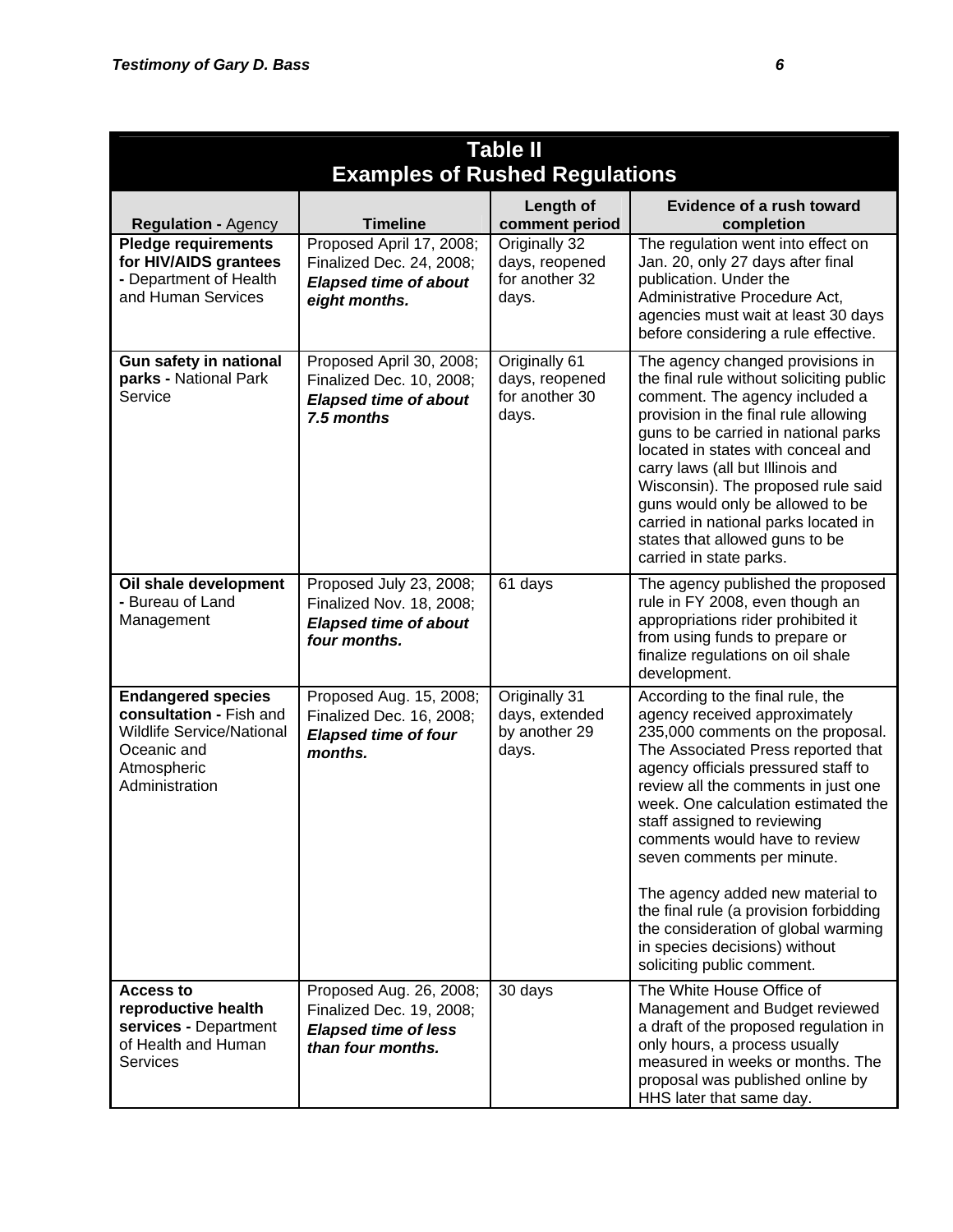| <b>Table II (continued)</b>                                                                                   |                                                                                                       |                             |                                                                                                                                                                                                                                                                                     |  |
|---------------------------------------------------------------------------------------------------------------|-------------------------------------------------------------------------------------------------------|-----------------------------|-------------------------------------------------------------------------------------------------------------------------------------------------------------------------------------------------------------------------------------------------------------------------------------|--|
| <b>Regulation - Agency</b>                                                                                    | <b>Timeline</b>                                                                                       | Length of<br>comment period | <b>Evidence of a rush toward</b><br>completion                                                                                                                                                                                                                                      |  |
| <b>Exemption of</b><br>information reporting<br>for federal contractors<br>- Wage and Hour<br><b>Division</b> | Proposed Oct. 20, 2008;<br>Finalized Dec. 19, 2008;<br><b>Elapsed time of two</b><br>months           | 30 days                     | Although the rule was deemed<br>significant, it does not appear to<br>have been reviewed by OMB at<br>either the proposed or final stage.<br>The agency did not extend the<br>comment period beyond 30 days,<br>despite requests from Congress to<br>do so.                         |  |
| <b>Emergency land</b><br>withdrawals - Bureau of<br>Land Management                                           | Proposed Oct. 10, 2008;<br>Finalized Dec. 5, 2008;<br><b>Elapsed time of less</b><br>than two months. | 17 days.                    | The agency allowed only 17 days<br>for public comment on the rule. An<br>Interior Department official<br>defended the shortened comment<br>period, saying the public already<br>had been given a chance to<br>comment on an earlier draft of the<br>rule that was released in 1991. |  |

From September 1<sup>st</sup> through the end of 2008, OIRA approved 157 final rules according to data on RegInfo.gov. The office reviewed 83 rules during the same time period in 2007, 92 in the last quarter of 2006, and 81 rules over the same time period in 200[5](#page-6-0). $5$  On average, OIRA spent 61 days in 2008 reviewing rules but completed many of these rules far more quickly. For example, OIRA reviewed the HHS final rule mentioned above in 11 days; it reviewed a Department of Interior rule in four days.<sup>[6](#page-6-1)</sup>

In addition, in order to hurry through regulations like those in Table II, agencies often reduced the time allowed for public comment from the normal 60 days to 30 days or even less. For example, the Department of Interior rule noted above consisted of a 17 day comment period. The rule is hardly a minor rule by the definitions in E.O. 12866<sup>[7](#page-6-2)</sup>; it runs contrary to federal law by eliminating Congress's authority to preserve land from development in emergency situations.

<span id="page-6-0"></span> $\overline{a}$ 5 See Reece Rushing, et al, *After Midnight: The Bush Legacy of Deregulation and What Obama Can Do*, Washington, DC: a joint publication of the Center for American Progress and OMB Watch, January 2009, p.3. Available at [http://www.americanprogress.org/issues/2009/01/after\\_midnight.html](http://www.americanprogress.org/issues/2009/01/after_midnight.html) and <http://www.ombwatch.org/article/articleview/4453/1/432?TopicID=3>.

<span id="page-6-1"></span> $6$  Ibid., p. 4.

<span id="page-6-2"></span> $7$  E.O. 12866 Section 3(f) reads: (f) "Significant regulatory action" means any regulatory action that is likely to result in a regulation that may: (1) Have an annual effect on the economy of \$100 million or more or adversely affect in a material way the economy, a sector of the economy, productivity, competition, jobs, the environment, public health or safety, or State, local, or tribal governments or communities; (2) Create a serious inconsistency or otherwise interfere with an action taken or planned by another agency; (3) Materially alter the budgetary impact of entitlements, grants, user fees, or loan programs or the rights and obligations of recipients thereof; or (4) Raise novel legal or policy issues arising out of legal mandates, the President's priorities, or the principles set forth in this Executive order.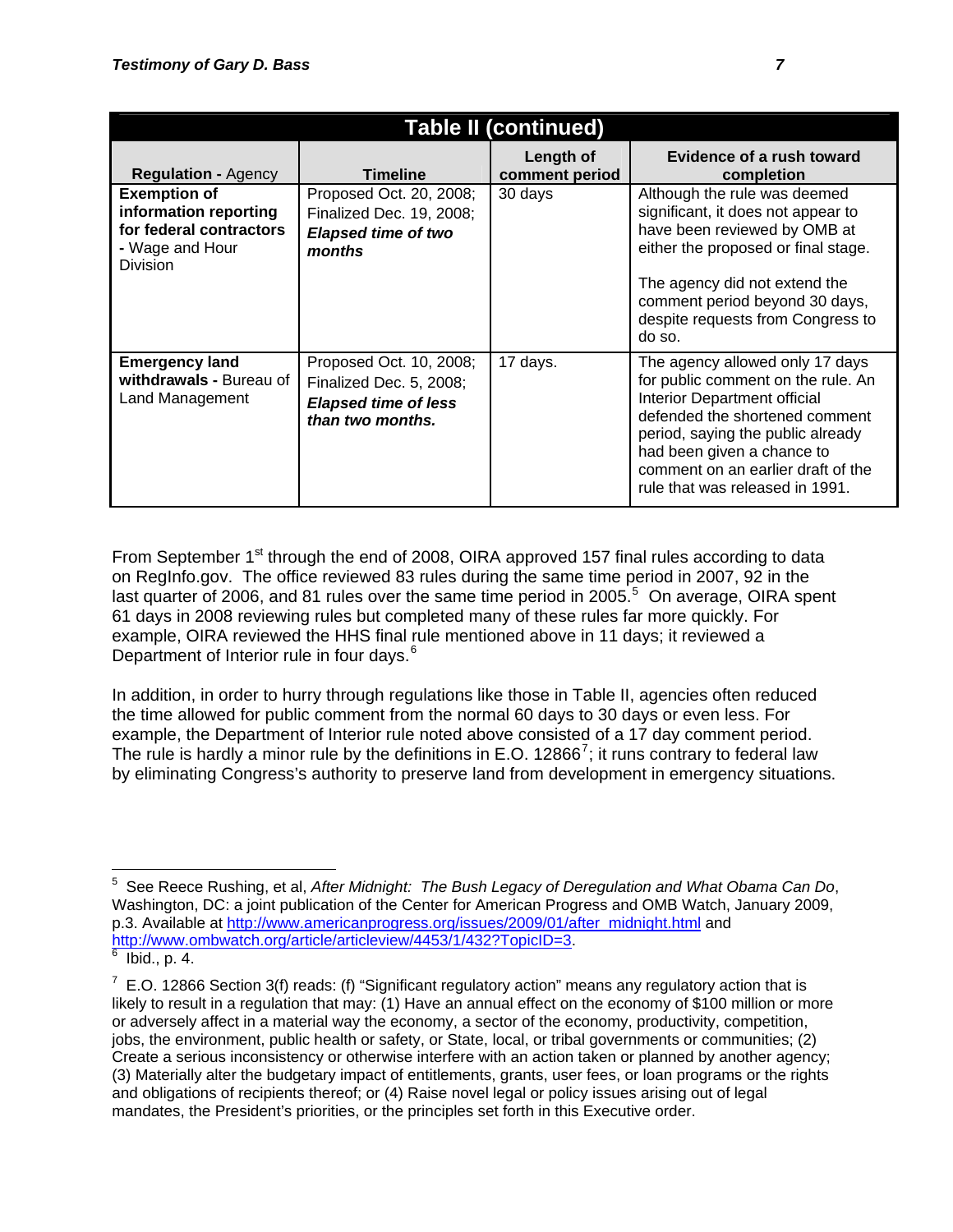The Bush administration's shrewd timing handcuffs the Obama administration from repealing Bush-era regulations without expending significant resources. Had Bush waited until January to finalize those controversial regulations — thereby missing the opportunity to close the 30- or 60 day effective date window during his term — the Obama administration would have had an opportunity to delay the rules' effective dates and/or reevaluate the content of the regulations. (The Bush administration employed such a strategy upon taking office, delaying dozens of controversial Clinton-era regulations.)

## *II. President Obama's Response to Bush's Midnight Regulations*

Just hours after President Barack Obama took the oath of office on Jan. 20, new White House Chief of Staff Rahm Emanuel issued a memo to executive branch agency heads setting out the Obama administration's policy for dealing with some regulations of the Bush administration.<sup>[8](#page-7-0)</sup> The Emanuel memo:<sup>[9](#page-7-1)</sup> 1) puts a freeze on all regulations still in the pipeline (i.e., proposed and final rules that have not yet been published in the *Federal Register*), and 2) gives agencies leeway to deal with those Bush-era final regulations already published in the *Federal Register (i.e.,* finalized), but not yet effective (i.e., being implemented). However, the memo does not address the many regulations made final and effective by January 20, when Obama became president. A follow-up memo was issued on Jan. 21 by OMB Director Peter Orszag explaining to agency heads how to implement part of the Emanuel memo.<sup>[10](#page-7-2)</sup>

# *Regulations in the Pipeline*

The Emanuel memo states, "No proposed or final regulation should be sent to the Office of the Federal Register (the "OFR") for publication unless and until it has been reviewed and approved by a department or agency head appointed or designated by the President after noon on January 20, 2009." The memo also requests agencies to "Withdraw from the OFR all proposed or final regulations that have not been published in the Federal Register so that they can be reviewed and approved by a department or agency head." It makes exceptions for regulations that address "urgent circumstances relating to health, safety, environmental, financial, or national security matters," as well as regulations needed to meet statutory or judicial deadlines.

The moratorium covers all regulations in any stage of the rulemaking process not yet finalized – a figure that likely numbers in the hundreds. For example:

• In August 2008, the Department of Labor proposed a rule that would change the way federal regulators calculate estimates for on-the-job risks. The rule would also add an extra comment period to new worker health standards, creating unnecessary delay.

 $\overline{a}$ 

<span id="page-7-0"></span> $8$  The memo is addressed to the heads of all executive branch agencies, which presumably includes independent regulatory agencies such as the Securities and Exchange Commission and the Consumer Product Safety Commission.<br><sup>9</sup> See Ihttp://frusbaste1.com

<span id="page-7-1"></span>See [http://frwebgate1.access.gpo.gov/cgi-

bin/PDFgate.cgi?WAISdocID=32781035761+0+2+0&WAISaction=retrieve] for the text of this memo in the *Federal Register.*

<span id="page-7-2"></span>See <http://www.whitehouse.gov/omb/asset.aspx?AssetId=424>for the text of the memorandum.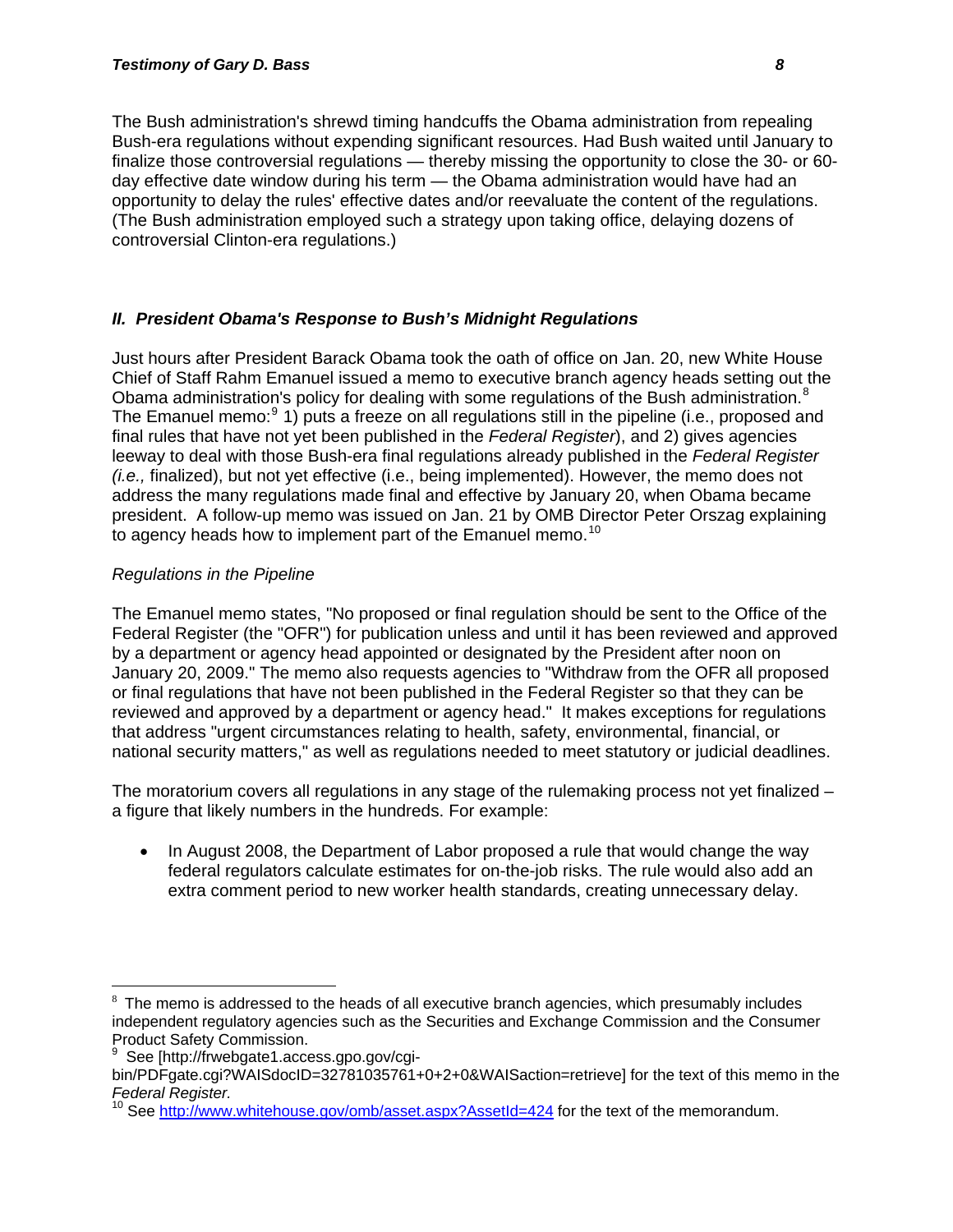- In July 2008, the Justice Department proposed a rule that would expand the power of state and local law enforcement agencies to investigate potential criminal activities and report the information to federal agencies. The rule would broaden the scope of activities authorities could monitor to include organizations as well as individuals, along with noncriminal activities that are deemed "suspicious."
- In September 2008, the Mine Safety and Health Administration proposed a rule that would require mine operators to test employees in "safety-sensitive" positions (defined as, "Any type of work activity where a momentary lapse of critical concentration could result in an accident, injury, or death.") for drug and alcohol use.

The Emanuel memo provides a useful vehicle for stopping ill-advised Bush regulations that are still being worked on by agencies. This is no different than Bush's approach to dealing with Clinton's midnight regulations.

#### *Final Regulations Not yet in Effect*

The Emanuel memo allows agencies to reevaluate those Bush-era regulations that were published in the *Federal Register* as final rules but which have not yet taken effect. The memo requests agencies to:

" Consider extending for 60 days the effective date of regulations that have been published in the Federal Register but not yet taken effect…for the purpose of reviewing questions of law and policy raised by those regulations. Where such an extension is made for this purpose, you should immediately reopen the notice-and comment period for 30 days to allow interested parties to provide comments about issues of law and policy raised by those rules."

Agencies are encouraged to take "appropriate further action" if there are questions about a regulation. The complementary Orszag memo identifies eight criteria agencies may use to reconsider regulations that have not yet taken effect. For example, agencies may extend the effective dates of the regulations if they find regulations that do not meet legal muster or were not developed in an open and transparent manner.

A review of many of the Bush midnight regulations should lead to questions about the reduced comment periods, whether comments were adequately considered, and the hurried nature of the process by which the regulations were formulated. It would not be surprising to see several, perhaps many, rules withdrawn or amended substantially as a result of this review process. In fact, the eight considerations listed in the Orszag memo contain a clear enumeration of the kinds of problems this hurried process can lead to:

"(1) whether the rulemaking process was procedurally adequate; (2) whether the rule reflected proper consideration of all relevant facts; (3) whether the rule reflected due consideration of the agency's statutory or other legal obligations; (4) whether the rule is based on a reasonable judgment about the legally relevant policy considerations; (5) whether the rulemaking process was open and transparent; (6) whether objections to the rule were adequately considered, including whether interested parties had fair opportunities to present contrary facts and arguments; (7) whether interested parties had the benefit of access to the facts, data, or other analyses on which the agency relied; and (8) whether the final rule found adequate support in the rulemaking record."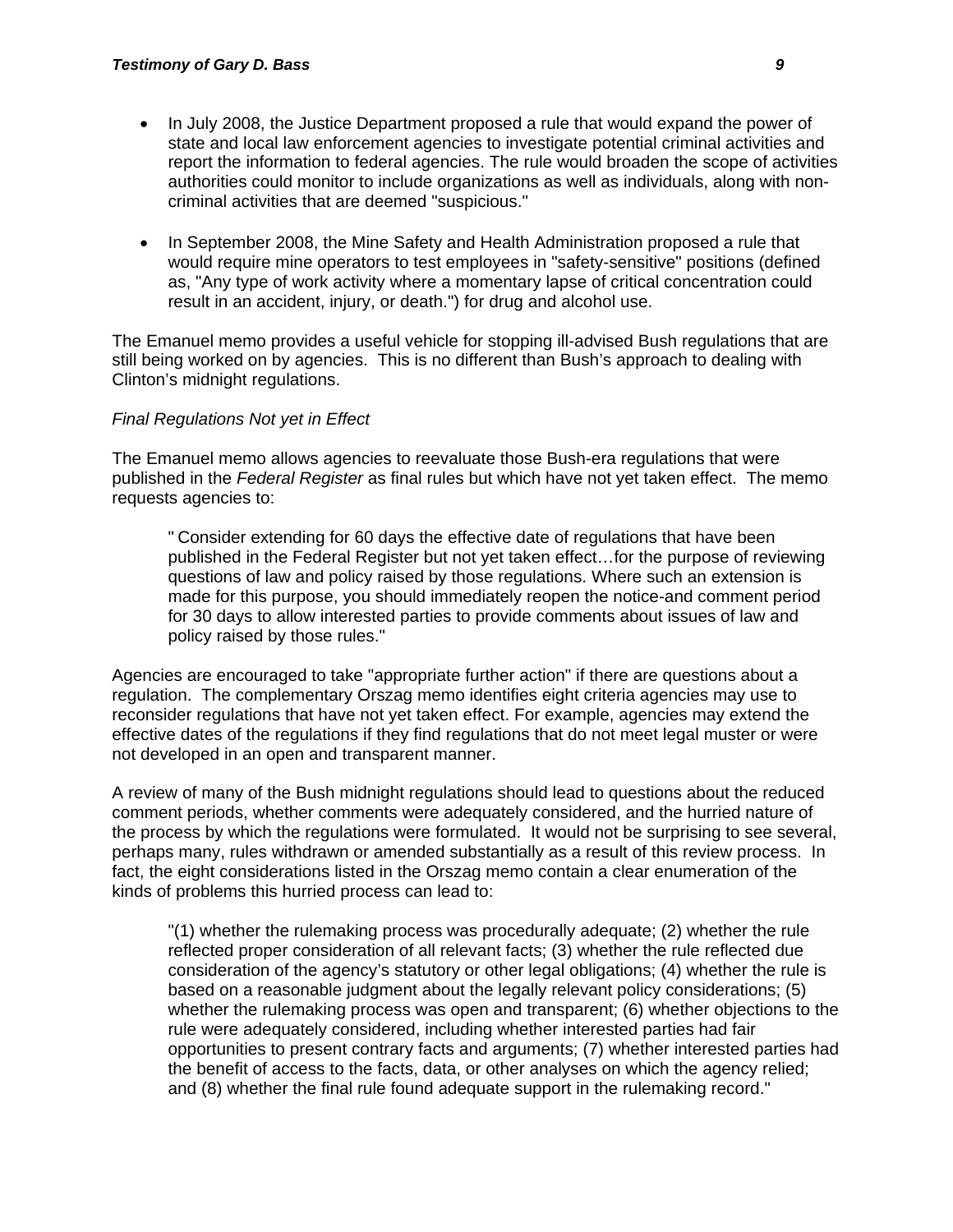Some of the final regulations not yet in effect and, therefore, covered by the Obama administration's moratorium include:

- An EPA regulation that alters the way industrial facilities count their emissions under the New Source Review program. Under the regulation, industrial facilities are not required to combine all their emissions when determining whether they meet federal emissions thresholds, if the emissions are for two or more different purposes. EPA published the regulation Jan. 15, and it is scheduled to go into effect Feb. 17.
- A Department of Agriculture (USDA) regulation that sets requirements for country-oforigin labeling on meat, seafood, and other perishable food items. The rule exempts "processed" foods, defined very broadly, from labeling requirements. USDA published the regulation Jan. 15, and it is scheduled to go into effect March 16.

The Orszag memo points agency officials to the Administrative Procedure Act which allows agencies to postpone effective dates for regulations under judicial review "when an agency finds that justice so requires."

#### *Regulations Not Covered by the Moratorium*

The Bush administration was able to finalize many regulations in time to make them effective before Bush left office. This means the Obama administration will be unable to freeze or easily stop them. Accordingly, the Emanuel memo does not directly address how to deal with troublesome Bush regulations made effective in the waning days of the last administration. The Emanuel memo also has a narrow definition of "regulation," which may mean it does not apply to other types of agency actions like guidelines or policy statements that have the effect of regulations (although not legally binding). It may be easy for OMB to send the message to agency heads that these non-regulatory policy directives are intended to be covered by the Emanuel and Orszag memos.

The Bush administration finalized dozens of regulations that drew fire from environmental, consumer, worker, and healthcare advocates. I noted several of them above and a longer list of regulations now in effect is included at the end of this testimony.

The options for delaying or overturning the Bush regulations in effect that were poorly done, violate statutory intent, or differ significantly from the policy priorities of the Obama administration are limited. The most likely option for the administration is for the agencies to conduct a new rulemaking for any rule an agency wishes to amend significantly or reverse. There are different scenarios for how a new rulemaking might proceed. If a Bush rule is generally unacceptable to the agency and yet the Obama administration wants to regulate in a particular area, the agency could treat it as an entirely new rulemaking. A new rule would likely take years to complete using the current process. The new rulemaking could be triggered by a petition for reconsideration filed a by any interested person or initiated by the agency.

The agency could issue a revised rule as an interim final rule while it undertakes a new procedure to revise or replace the questionable regulation. After reviewing the process by which the rule was promulgated and the substance of the rule, the agency could issue an interpretive rule – an explanation of how the agency views the rule and the statute directing the agency to regulate. This is most likely when the agency thinks the midnight rule doesn't need a complete overhaul.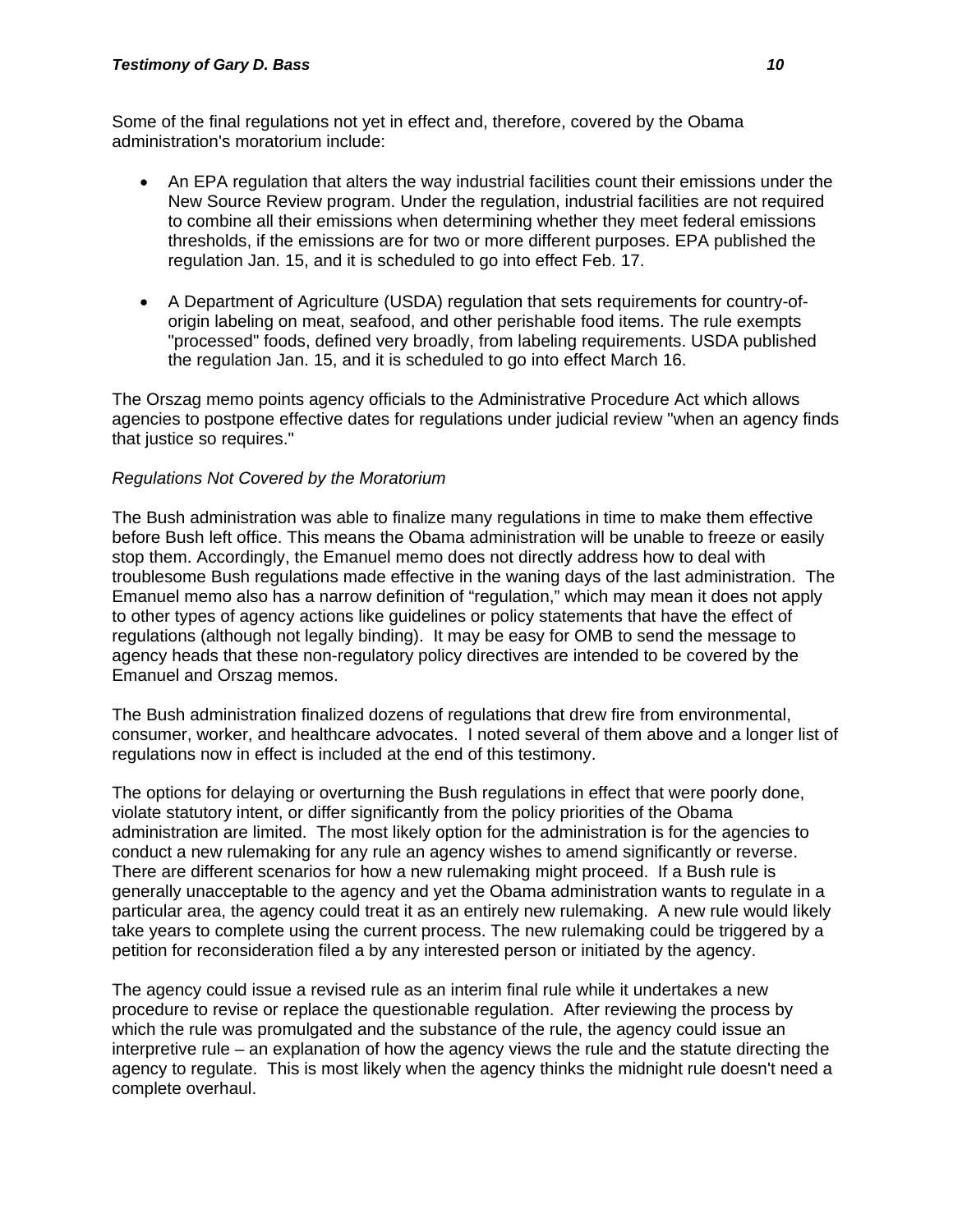Another approach for undoing troublesome Bush administration regulations is through the courts. Since many of the midnight regulations are controversial, court challenges have been, or will be, lodged against rules. The Orszag memo opens the door for expedited court settlements on both final regulations not yet in effect and final regulations in effect if suits have been filed challenging the rules before the effective date.

A court ruling invalidating one of Bush's midnight regulations would give agencies two options: kill the regulation and do nothing more, or issue a notice and comment for a new (or revised) regulation substantially different from the Bush rule. Of course, a court may choose to invalidate the Bush rule and instruct the agency to continue using the rule in existence prior to the Bush regulation. The Orszag memo reminds agencies that they may choose not to defend Bush-era regulations – both effective and not effective – in court. The memo states, "In special cases … you may consider the appropriateness of not defending a legally doubtful rule in the face of a judicial challenge."

#### *Congressional action*

Congress may also take action to stop midnight regulations. First, Congress could disapprove regulations on a case-by-case basis using the Congressional Review Act (CRA). Our current political circumstances, with an incoming president and a new Congress of the same party, make the use of the CRA a more realistic option than in other circumstances. This option, which affords an expedited, non-amendable, non-filibusterable procedure in Congress, is much faster than regular legislative processes or even proceeding with a new rulemaking . Congress would have to propose and pass a resolution of disapproval for each rule it wishes to contest, however. The CRA has only be used once successfully and is perceived to come with great political cost in using it. Thus, the time it would take to do many rules and the political cost associated with this option would likely be a great distraction from other significant issues Congress and the administration may want to address. Moreover, if Congress was to employ the CRA to stop certain rules, it may still leave the agency with the need to do a rulemaking since the agency may need a regulation to implement its statutory responsibilities.

Second, Congress could also use other legislative vehicles, such as free-standing legislation or amendments to authorizing legislation, to overturn the rule. Unlike the CRA procedures which forbid a filibuster in the Senate, the proposed legislation would be subject to a filibuster and amendments.

Third, Congress could seek structural reforms that prevent or limit the promulgation of rules in the manner that typifies the midnight regulation phenomenon. The reforms would require careful constitutional analysis to avoid a direct separation of powers confrontation with the executive branch similar to the confrontation with the Bush administration over its view of the expansive powers of a unitary executive. An example of a structural reform bill is Rep. Jerrod Nadler's (D-NY) Midnight Rule Act (H.R. 34), introduced Jan. 6, that would prevent midnight rules from going into effect until 90 days after a new agency head has been appointed. This extension of the effective date would allow the agencies time for review of midnight rules.

Fourth, Congress may wish to withhold funding for the implementation of some or all parts of a midnight regulation. While this may be attractive it raises several concerns. First, withholding funding for implementation of a rule is not the same as killing the rule. Some rules are selfenforcing. Second, withholding funding does not allow the agency to move forward with a proper regulation (unless, Congress allows the agency to proceed with a notice and comment rulemaking). Finally, withholding funding would have to be done year after year.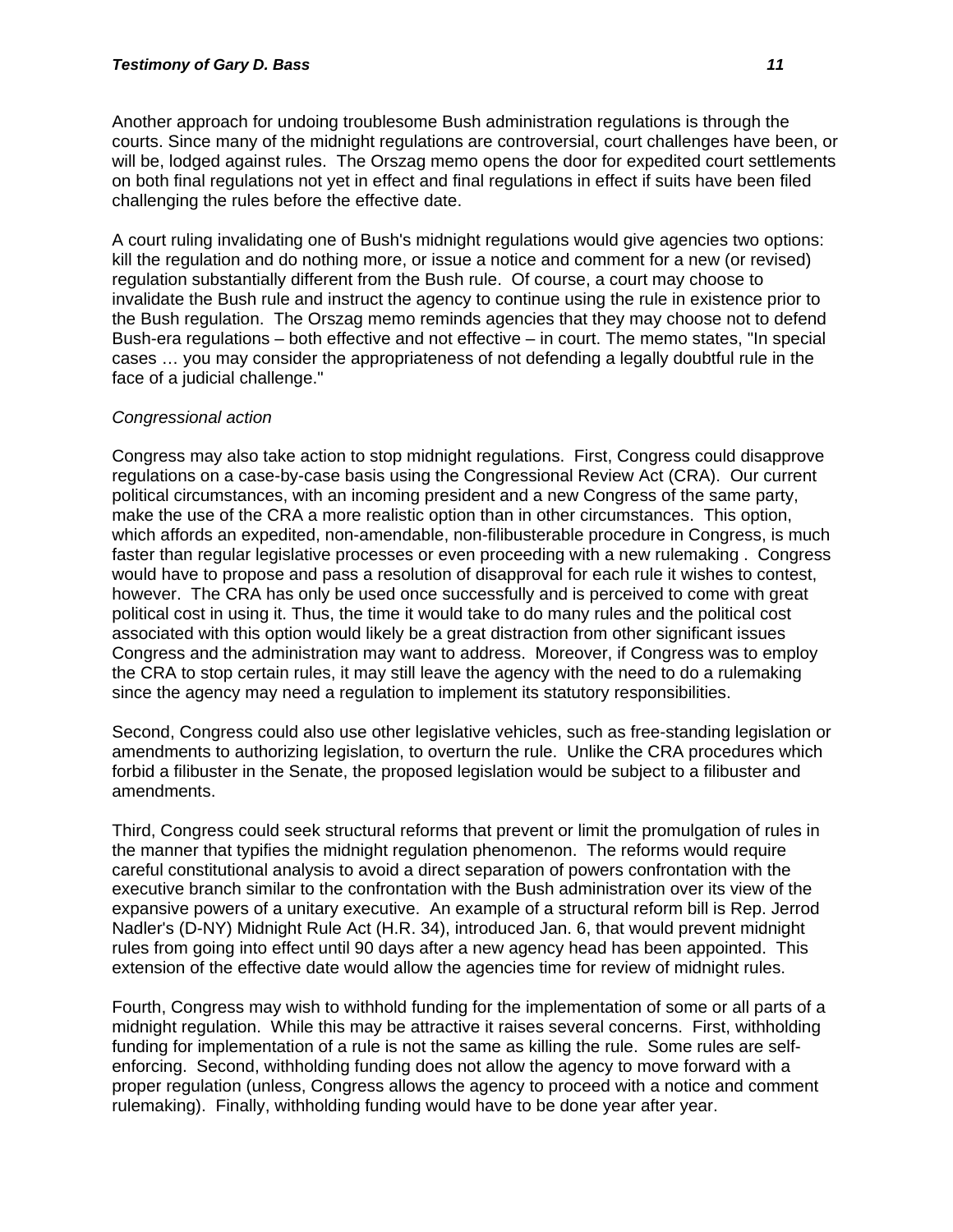All of these options need careful consideration of the regulatory standards that would result from any action. In some situations, reversing a Bush midnight regulation could result in having no regulatory standard when a weak standard would be better than none; in other instances, it could result in the former standard being reinstated. Action on each rule requires careful consideration.

The bottom line is that there is no one-size-fits-all solution to the troubling Bush regulations that are now effective. Instead, a careful review of each regulation and application of the appropriate strategy will need to be employed. Without question, Congress and the Obama administration will need to be coordinated on this effort.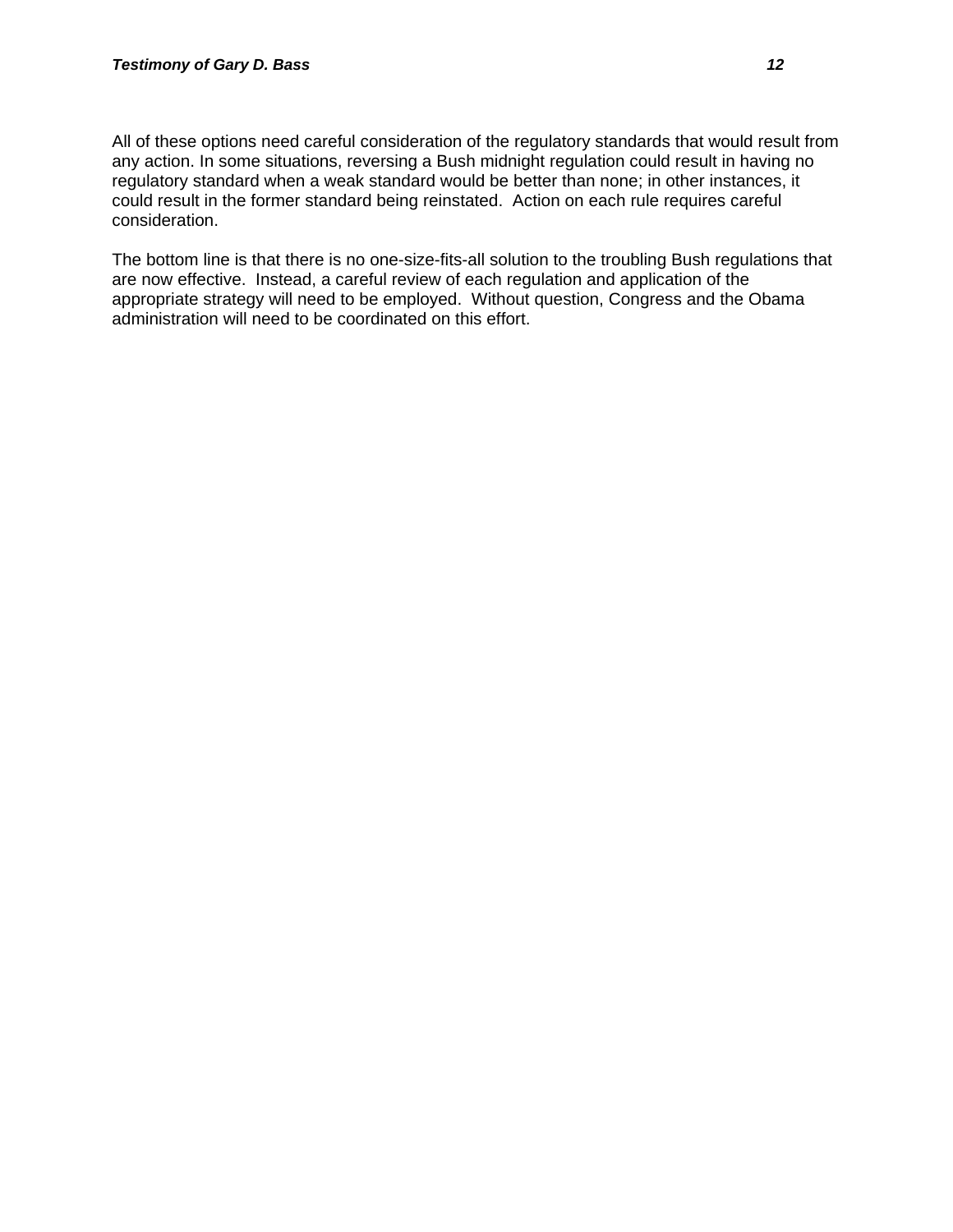| <b>Appendix</b><br>Troublesome Midnight Regulations Published Since October 1, 2008                                   |                                                                                                                                                                                                                                                                                                                                                                                                                                                                                                                                                                                                                 |                                     |                          |  |
|-----------------------------------------------------------------------------------------------------------------------|-----------------------------------------------------------------------------------------------------------------------------------------------------------------------------------------------------------------------------------------------------------------------------------------------------------------------------------------------------------------------------------------------------------------------------------------------------------------------------------------------------------------------------------------------------------------------------------------------------------------|-------------------------------------|--------------------------|--|
| <b>Regulation</b><br>Agency                                                                                           | <b>Description</b>                                                                                                                                                                                                                                                                                                                                                                                                                                                                                                                                                                                              | <b>Publication</b><br>of final rule | <b>Effective</b><br>date |  |
| <b>Country-of-origin labeling</b><br>Agricultural Marketing Service <sup>1</sup>                                      | The rule established country-of-origin labeling<br>requirements for beef, lamb, chicken, goat, pork,<br>fish and shellfish, certain nuts, and other<br>perishable agricultural commodities. However, an<br>overly broad definition of "processed foods" could<br>exempt "over 60 percent of pork, the majority of<br>frozen vegetables, an estimated 95 percent of<br>peanuts, pecans, and macadamia nuts, and multi-<br>ingredient fresh produce items such as fruit<br>salads and salad mixes" from the labeling<br>requirements, according to Wenonah Hauter,<br>Executive Director of Food and Water Watch. | 1/15/2009                           | 3/16/2009                |  |
| <b>Partner Vetting System</b><br>U.S. Agency for International<br>Development <sup>2</sup>                            | The rule creates the Partner Vetting System<br>(PVS) which would screen charities, and their<br>"principle" employees, who receive or apply for<br>USAID funding for possible ties to terrorists. The<br>government would then screen these employee<br>names against classified databases (USAID will<br>not specify which databases) that has information<br>on terrorists. The rule also states, "The decision<br>as to whether to implement PVS will be made by<br>the incoming Obama Administration."                                                                                                      | 1/2/2009                            | 2/2/2009                 |  |
| <b>Pledge requirements for</b><br><b>HIV/AIDS grantees</b><br>Department of Health and<br>Human Services <sup>3</sup> | The rule requires HIV/AIDS grantees to choose<br>between adopting government policy (explicitly<br>and unequivocally opposing prostitution and sex<br>trafficking) for their entire organizations or setting<br>up completely separate affiliated organizations.<br>However, the degree of separation proposed is so<br>severe that it is impractical to implement.                                                                                                                                                                                                                                             | 12/24/2008                          | 1/20/2009                |  |
| <b>Exemption of information</b><br>reporting for federal<br>contractors<br>Wage and Hour Division <sup>4</sup>        | The rule exempts contractors covered by the<br>Davis-Bacon Act and the Copeland Anti-Kickback<br>Act from including in weekly payroll record reports<br>to the federal government the social security<br>numbers and home addresses of workers. This<br>will make it more difficult for the government to<br>verify the accuracy of reports.                                                                                                                                                                                                                                                                    | 12/19/2008                          | 1/18/2009                |  |
| <b>Privatization of public toll</b><br>roads<br>Federal Highway<br>Administration <sup>5</sup>                        | The rule could lead to an increase in the<br>privatization of public toll roads by forcing states<br>to accept bids from private companies when<br>reorganizing or transferring authority for operating<br>toll roads.                                                                                                                                                                                                                                                                                                                                                                                          | 12/19/2008                          | 1/18/2009                |  |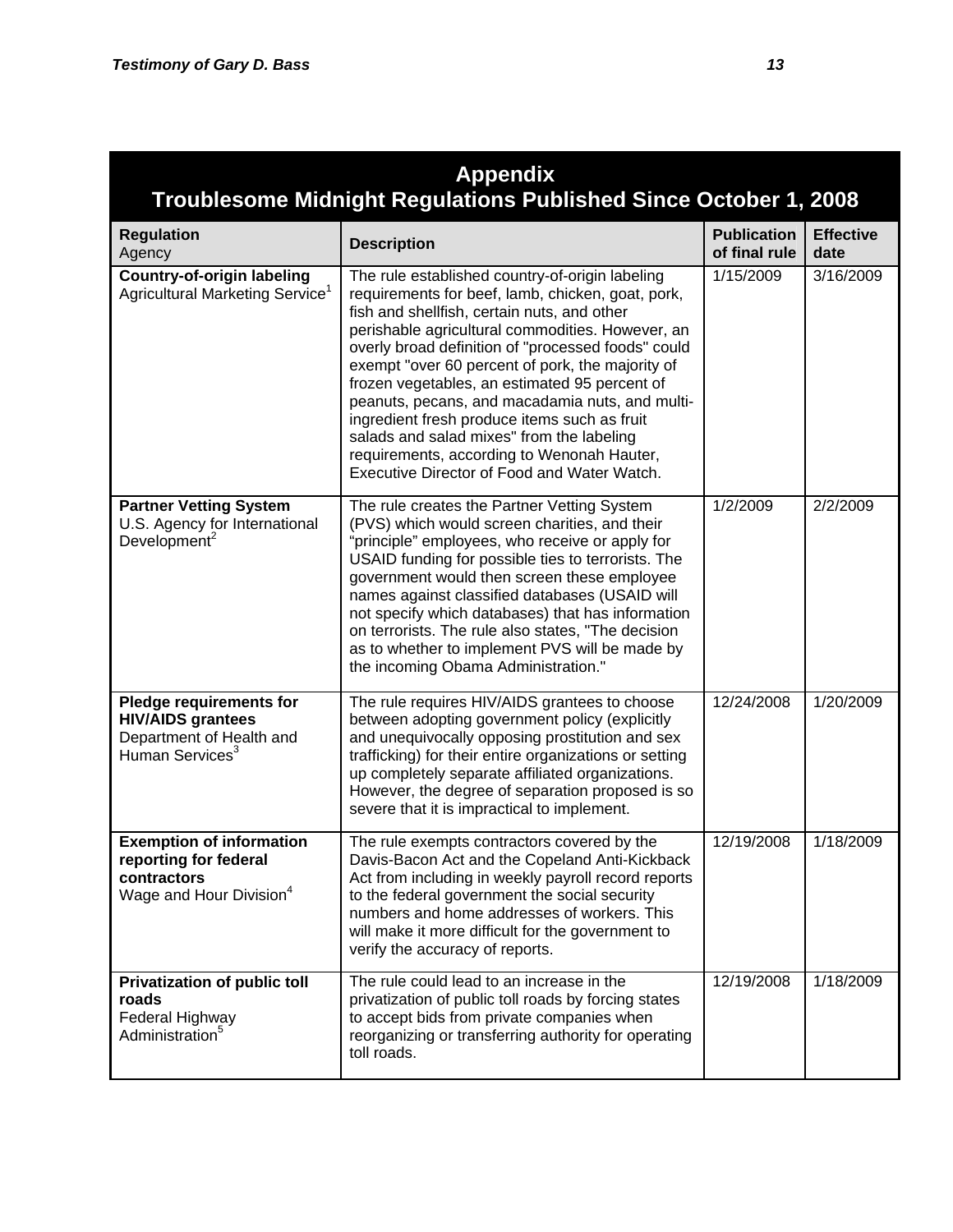| <b>Appendix (continued)</b>                                                                                                             |                                                                                                                                                                                                                                                                                                                                                                                                                                                                         |                                     |                          |
|-----------------------------------------------------------------------------------------------------------------------------------------|-------------------------------------------------------------------------------------------------------------------------------------------------------------------------------------------------------------------------------------------------------------------------------------------------------------------------------------------------------------------------------------------------------------------------------------------------------------------------|-------------------------------------|--------------------------|
| <b>Regulation</b><br>Agency                                                                                                             | <b>Description</b>                                                                                                                                                                                                                                                                                                                                                                                                                                                      | <b>Publication</b><br>of final rule | <b>Effective</b><br>date |
| <b>Access to reproductive</b><br>health services<br>Department of Health and<br>Human Services <sup>6</sup>                             | The rule could limit women's access to<br>reproductive health services. The rule requires<br>health care providers to certify they will allow their<br>employees to withhold services on the basis of<br>religious or moral grounds or risk losing federal<br>funding.                                                                                                                                                                                                  | 12/19/2008                          | 1/20/2009                |
| <b>Certification for the</b><br><b>Employment of H-2B Aliens</b><br><b>Employment and Training</b><br>Administration <sup>7</sup>       | The rule eliminates the requirement that the<br>government certify employers' compliance with H-<br>2B program requirements, instead allowing for<br>self attestation.                                                                                                                                                                                                                                                                                                  | 12/19/2008                          | 1/18/2009                |
| <b>Burning of hazardous waste</b><br><b>Environmental Protection</b><br>Agency <sup>8</sup>                                             | The rule reclassifies thousands of tons of<br>hazardous waste as fuel, allowing it to be burned<br>instead of sensitively disposed of. The emissions<br>generated by burning the waste would be more<br>toxic than emissions from burning fossil fuels.                                                                                                                                                                                                                 | 12/19/2008                          | 1/20/2009                |
| <b>Revisions to the H-2A</b><br>guestworker program<br><b>Employment and Training</b><br>Administration <sup>9</sup>                    | The rule weakens wage protections and housing<br>standards for agricultural workers. The rule could<br>also allow employers to hire more foreign workers<br>without giving due consideration to U.S. workers.                                                                                                                                                                                                                                                           | 12/18/2008                          | 1/17/2009                |
| Air pollution reporting from<br>farms<br><b>Environmental Protection</b><br>Agency <sup>10</sup>                                        | The rule exempts factory farms from reporting air<br>pollution emissions coming from animal waste.                                                                                                                                                                                                                                                                                                                                                                      | 12/18/2008                          | 1/20/2009                |
| <b>Endangered species</b><br>consultation Fish and Wildlife<br>Service/National Oceanic and<br>Atmospheric Administration <sup>11</sup> | The rule alters implementation of the Endangered<br>Species Act by allowing federal land-use<br>managers to approve projects like infrastructure<br>creation, minerals extraction, or logging without<br>consulting federal habitat managers and biological<br>health experts responsible for species protection.<br>Consistent with consultation had been required.<br>The rule also forbids global warming from being<br>considered as a factor in species decisions. | 12/16/2008                          | 1/15/2009                |
| <b>Mountaintop mining</b><br>Office of Surface Mining <sup>12</sup>                                                                     | The rule allows mining companies to dump the<br>waste, or spoil, from mountaintop mining into<br>rivers and streams.                                                                                                                                                                                                                                                                                                                                                    | 12/12/2008                          | 1/12/2009                |
| Gun safety in national parks<br>National Park Service <sup>13</sup>                                                                     | The rule lifts the 25-year-old ban on carrying<br>loaded weapons in national parks.                                                                                                                                                                                                                                                                                                                                                                                     | 12/10/2008                          | 1/9/2009                 |
| <b>Vertical tandem lifts</b><br>Occupational Safety and<br>Health Administration <sup>14</sup>                                          | The rule allows maritime port operators to lift two<br>or more empty containers secured together at the<br>same time.                                                                                                                                                                                                                                                                                                                                                   | 12/10/2008                          | 4/9/2009                 |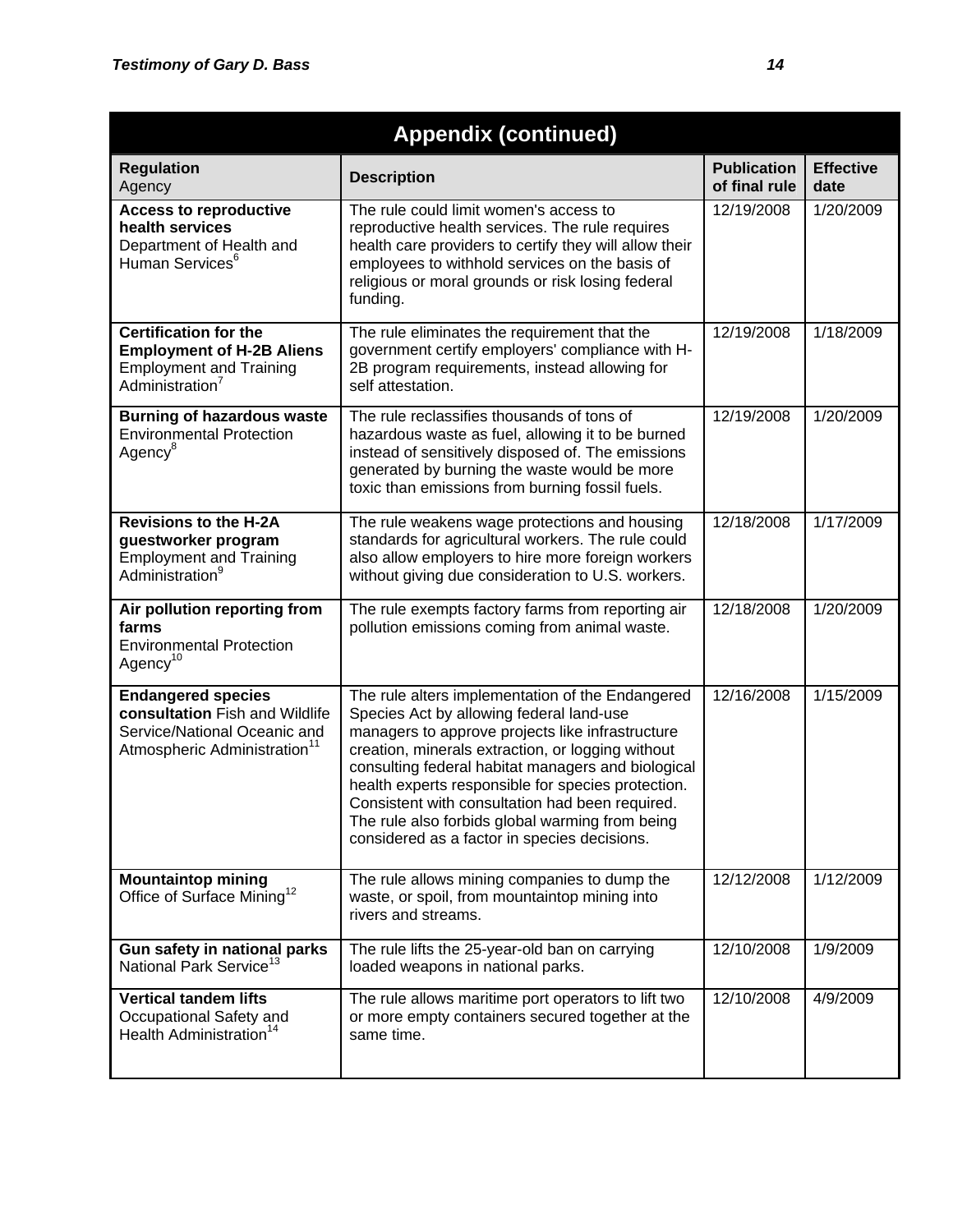| <b>Appendix (continued)</b>                                                                                                   |                                                                                                                                                                                                                                                                                                                                                                                                                                                   |                                     |                          |
|-------------------------------------------------------------------------------------------------------------------------------|---------------------------------------------------------------------------------------------------------------------------------------------------------------------------------------------------------------------------------------------------------------------------------------------------------------------------------------------------------------------------------------------------------------------------------------------------|-------------------------------------|--------------------------|
| <b>Regulation</b><br>Agency                                                                                                   | <b>Description</b>                                                                                                                                                                                                                                                                                                                                                                                                                                | <b>Publication</b><br>of final rule | <b>Effective</b><br>date |
| <b>Emergency land</b><br>withdrawals<br>Bureau of Land Management <sup>15</sup>                                               | The rule removes existing regulations that<br>provide for emergency land withdrawals.<br>Specifically, the rule change revokes Congress's<br>authority to require the agency to bar land from<br>being developed in emergency situations. The<br>rulemaking is largely in response to a June 25th<br>Congressional Resolution which ordered BLM to<br>immediately remove public lands adjacent to the<br>Grand Canyon from uranium mining claims. | 12/5/2008                           | $\frac{1}{5}$ /2009      |
| <b>Rerouting hazmat rail</b><br>shipments<br>Pipeline and Hazardous<br><b>Materials Safety</b><br>Administration <sup>1</sup> | The rule requires railcars carrying hazardous<br>materials to reroute around densely populated<br>areas; but it gives control of rerouting to the<br>railroad industry without federal oversight or local<br>input.                                                                                                                                                                                                                               | 11/26/2008                          | 12/26/2008               |
| <b>Rail transportation security</b><br><b>Transportation Security</b><br>Administration <sup>17</sup>                         | The rule requires railcars carrying hazardous<br>materials to reroute around densely populated<br>areas; but it would give control of rerouting to the<br>railroad industry without federal oversight or local<br>input.                                                                                                                                                                                                                          | 11/26/2008                          | 12/26/2008               |
| <b>Runoff from factory farms</b><br><b>Environmental Protection</b><br>Agency <sup>18</sup>                                   | The rule could allow the runoff from concentrated<br>animal feeding operations, i.e. factory farms, to<br>pollute waterways without a permit. The rule<br>circumvents the Clean Water Act, instead allowing<br>for self-regulation.                                                                                                                                                                                                               | 11/20/2008                          | 12/22/2008               |
| Truck driver hours of<br>service<br><b>Federal Motor Carrier Safety</b><br>Administration <sup>19</sup>                       | The rule allows truck drivers to drive up to 11<br>consecutive hours and shortens mandatory rest<br>times between work weeks. It is nearly identical to<br>a regulation struck down in the D.C. Court of<br>Appeals in 2007.                                                                                                                                                                                                                      | 11/19/2008                          | 1/19/2009                |
| Oil shale development<br>Bureau of Land Management <sup>20</sup>                                                              | Capitalizing on a recent decision by Congress to<br>let the ban on oil shale development to expire, the<br>BLM rule opens 2 million acres of western land to<br>leasing. Environmentalists say oil shale<br>development, which involves extracting liquid oil<br>from solid rock by heating it, increases<br>greenhouse gas emissions and requires intensive<br>water use.                                                                        | 11/18/2008                          | 1/17/2009                |
| <b>Family and medical leave</b><br>Wage and Hour Division <sup>21</sup>                                                       | The rule limits employee access to family and<br>medical leave. Among other things, the rule<br>makes it more difficult for workers to use paid<br>vacation or personal time to take leave and allows<br>employers to speak directly to an employee's<br>health care provider. The rule also expands leave<br>opportunities for military families.                                                                                                | 11/17/2008                          | 1/16/2009                |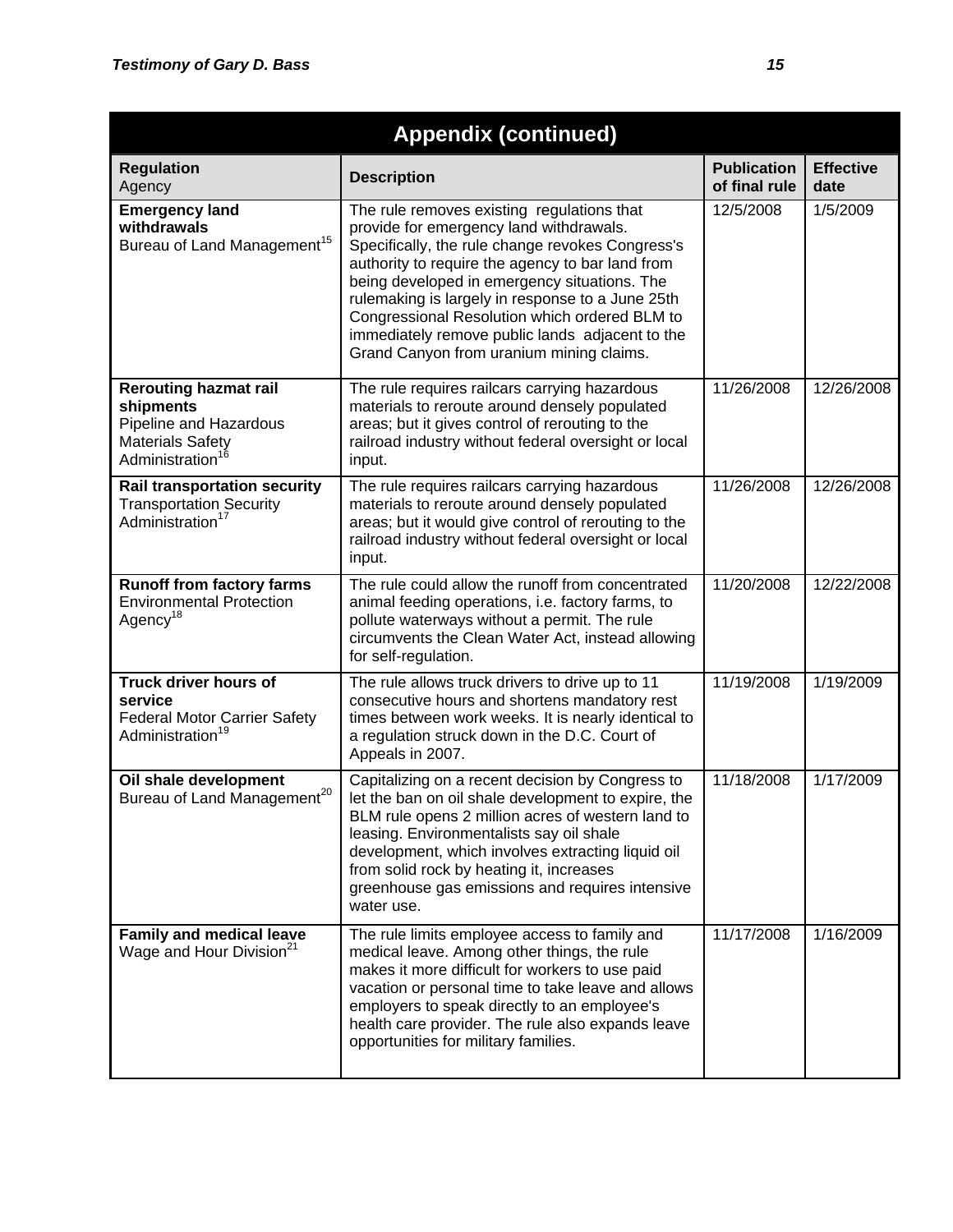| <b>Appendix (continued)</b>                                                                             |                                                                                                                                                                                                                                                                                                                                                                                                                                                                                                                                                                                                                                                                                                                                                                              |                                     |                          |
|---------------------------------------------------------------------------------------------------------|------------------------------------------------------------------------------------------------------------------------------------------------------------------------------------------------------------------------------------------------------------------------------------------------------------------------------------------------------------------------------------------------------------------------------------------------------------------------------------------------------------------------------------------------------------------------------------------------------------------------------------------------------------------------------------------------------------------------------------------------------------------------------|-------------------------------------|--------------------------|
| <b>Regulation</b><br>Agency                                                                             | <b>Description</b>                                                                                                                                                                                                                                                                                                                                                                                                                                                                                                                                                                                                                                                                                                                                                           | <b>Publication</b><br>of final rule | <b>Effective</b><br>date |
| <b>Medicaid outpatient services</b><br>Centers for Medicare and<br>Medicaid Services <sup>22</sup>      | The rule narrows the definition of outpatient<br>hospital services to reduce Medicaid beneficiaries'<br>access to those services, such as dental and<br>vision care.                                                                                                                                                                                                                                                                                                                                                                                                                                                                                                                                                                                                         | 11/7/2008                           | 12/8/2008                |
| <b>Definition of solid waste</b><br><b>Environmental Protection</b><br>Agency <sup>23</sup>             | The rule guts standards for the recycling of<br>hazardous wastes under the Resource<br>Conservation and Recovery Act (RCRA). "In this<br>proposed rulemaking, EPA clings to a concept of<br>'discard' that would exclude from regulation, by<br>their own estimation, over 3 billion pounds of<br>hazardous waste from over 4600 facilities in 530<br>industries," according to comments submitted by<br>the Sierra Club, U.S. Public Interest Research<br>Group, National Environmental Trust, and Safe<br>Food and Fertilizer.                                                                                                                                                                                                                                             | 10/30/2008                          | 12/29/2008               |
| <b>Employment verification by</b><br>social security records<br>Department of Homeland<br>Security $24$ | The supplemental to a 2007 final rule instructs<br>employers how to respond to a "no-match" letter<br>from the Social Security Administration indicating<br>that an employee's name and social security<br>number do not match SSA records. But as is often<br>the case, a no-match letter could be triggered by<br>a database error, such as a misspelled name, and<br>does not necessarily mean a person is an illegal<br>immigrant. "Because many employers mistakenly<br>assume that the letter provides information about<br>the immigration status of the individual workers<br>named in it, they immediately fire, lay-off, or<br>demote such workers without giving them a<br>chance to correct discrepancies," according to the<br>National Immigration Law Center. | 10/28/2008                          | 10/28/2008               |
| Union annual reports for<br>trusts<br>Office of Labor-Management<br>Standards <sup>25</sup>             | The rule imposes new trust reporting requirement<br>that is more onerous than requirement adopted in<br>2006. Treats employer contributions as equivalent<br>of union contributions without explanation. The<br>rule, meant to replace a rule vacated in federal<br>court in July 2007, is widely seen as a political<br>effort to overload labor unions with paperwork.                                                                                                                                                                                                                                                                                                                                                                                                     | 10/2/2008                           | 12/31/2008               |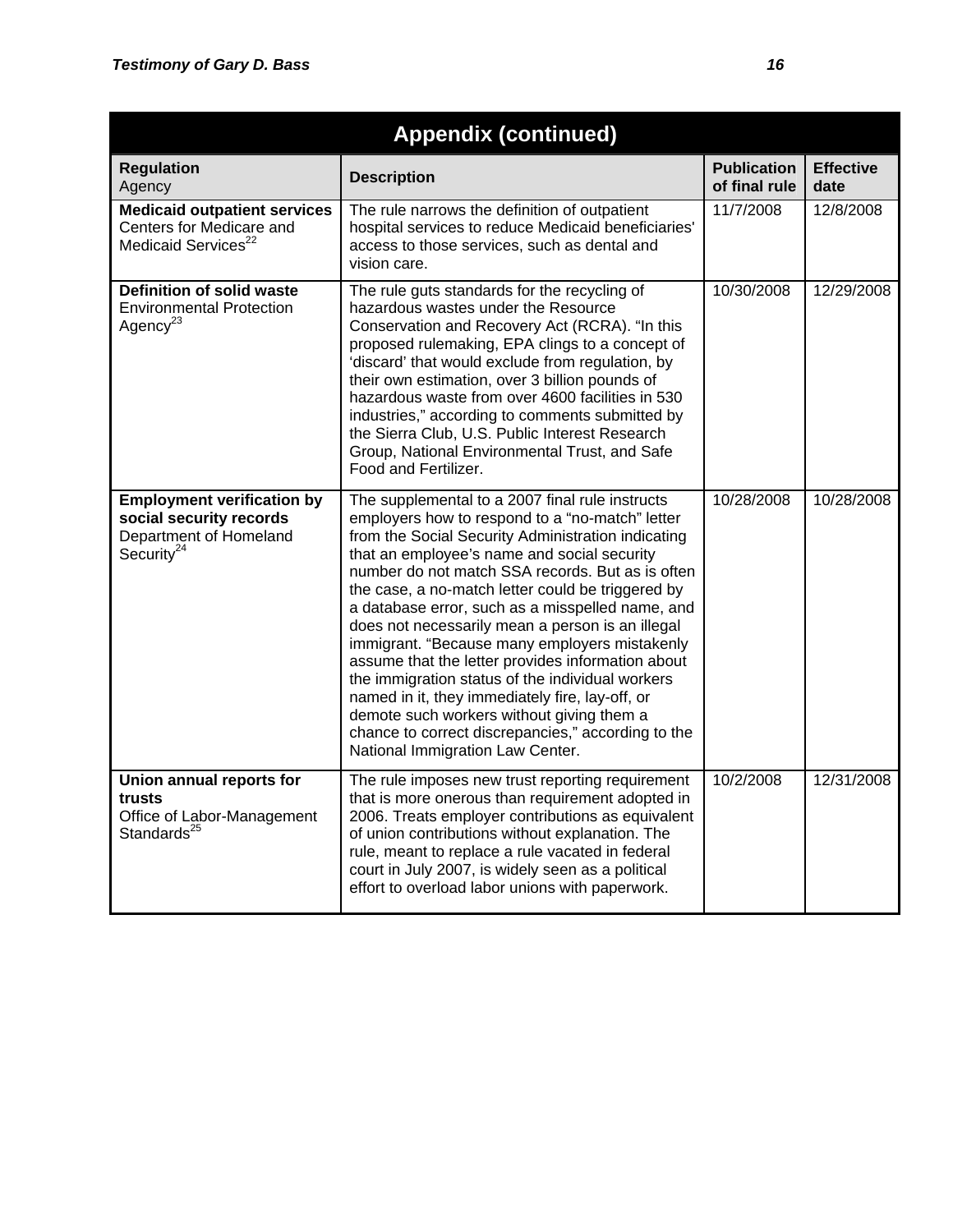- <sup>1</sup> "Mandatory Country of Origin Labeling of Beef, Pork, Lamb, Chicken, Goat Meat, Wild and Farm-Raised Fish and Shellfish, Perishable Agricultural Commodities, Peanuts, Pecans, Ginseng, and Macadamia Nuts," U.S. Department of Agriculture Agricultural Marketing Service, 74 FR 2658. Available at: http://edocket.access.gpo.gov/2009/pdf/E9-600.pdf.
- <sup>2</sup> "Privacy Act of 1974, Implementation of Exemptions," U.S. Agency for International Development, 74 FR 9. Available at: http://edocket.access.gpo.gov/2009/pdf/E8- 31131.pdf.
- $3$  "Office of Global Health Affairs; Regulation on the Organizational Integrity of Entities that are Implementing Programs and Activities Under the Leadership Act," Department of Health and Human Services, 73 FR 78997. Available at: http://edocket.access.gpo.gov/2008/pdf/E8-30686.pdf.
- <sup>4</sup> "Protecting the Privacy of Workers: Labor Standards Provisions Applicable to Contracts Covering Federally Financed and Assisted Construction," U.S. Department of Labor, Wage and Hour Division, 73 FR 77504. Available at: http://edocket.access.gpo.gov/2008/pdf/E8-29886.pdf.
- <sup>5</sup> "Fair Market Value and Design-Build Amendments," U.S. Department of Transportation Federal Highway Administration, 73 FR 77495. Available at: http://edocket.access.gpo.gov/2008/pdf/E8-30147.pdf.
- <sup>6</sup> "Ensuring Department of Health and Human Services Funds Do Not Support Coercive or Discriminatory Policies or Practices in Violation of Federal Law," U.S. Department of Health and Human Services, 73 FR 78072. Available at: http://edocket.access.gpo.gov/2008/pdf/E8-30134.pdf.
- $7$  "Labor Certification Process and Enforcement for Temporary Employment in Occupations Other Than Agriculture or Registered Nursing in the United States (H–2B Workers), and Other Technical Changes," U.S. Department of Labor Employment Training Administration, 73 FR 78020. Available at: http://edocket.access.gpo.gov/2008/pdf/E8- 29995.pdf.
- <sup>8</sup> "Expansion of RCRA Comparable Fuel Exclusion," U.S. Environmental Protection Agency, 73 FR 77954. Available at: http://edocket.access.gpo.gov/2008/pdf/E8-29956.pdf.
- <sup>9</sup> "Temporary Agricultural Employment of H-2A Aliens in the United States; Modernizing the Labor Certification Process and Enforcement," U.S. Department of Labor Employment and Training Administration, 73 FR 77110. Available at: http://edocket.access.gpo.gov/2008/pdf/E8-29309.pdf.
- <sup>10</sup> "CERCLA/EPCRA Administrative Reporting Exemption for Air Releases of Hazardous Substances From Animal Waste at Farms," U.S. Environmental Protection Agency, 73 FR 76948. Available at: http://edocket.access.gpo.gov/2008/pdf/E8-30003.pdf.
- <sup>11</sup> "Interagency Cooperation Under the Endangered Species Act," U.S. Department of the Interior Fish and Wildlife Service and U.S. Department of Commerce National Oceanic and Atmospheric Administration, 73 FR 76272 Available at: http://edocket.access.gpo.gov/2008/pdf/E8-29701.pdf.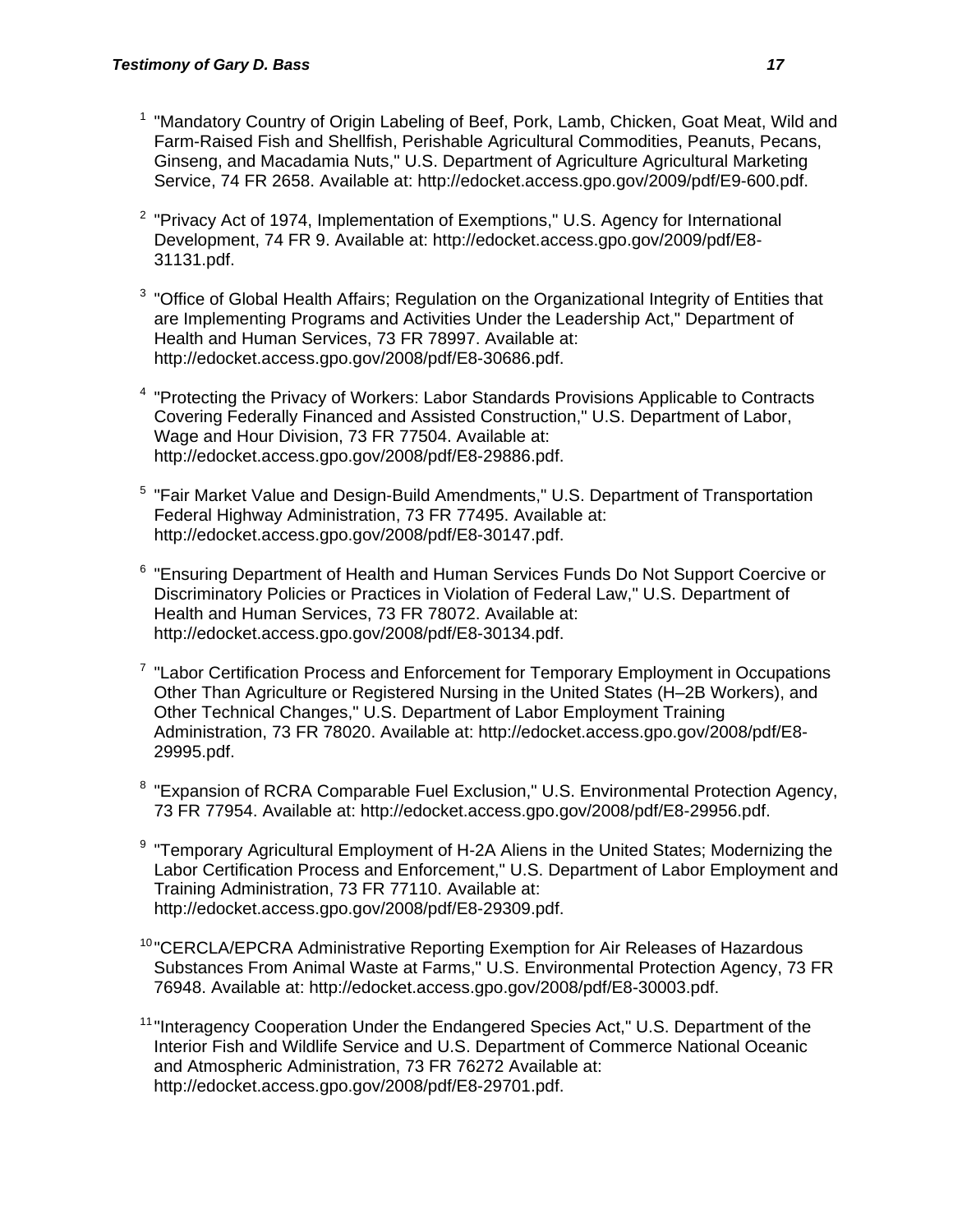- $12$  "Excess Spoil, Coal Mine Waste, and Buffers for Perennial and Intermittent Streams," U.S. Department of the Interior Office of Surface Mining Reclamation and Enforcement, 73 FR 75814. Available at: http://edocket.access.gpo.gov/2008/pdf/E8-29150.pdf.
- <sup>13</sup> "General Regulations for Areas Administered by the National Park Service and the Fish and Wildlife Service," U.S. Department of the Interior National Park Service and Fish and Wildlife Service, 73 FR 74966. Available at: http://edocket.access.gpo.gov/2008/pdf/E8- 29249.pdf.
- <sup>14</sup> "Longshoring and Marine Terminals; Vertical Tandem Lifts," U.S. Department of Labor Occupational Safety Administration, 73 FR 75246. Available at: http://edocket.access.gpo.gov/2008/pdf/E8-28644.pdf.
- <sup>15</sup> "Land Withdrawals; Amendment of Regulations Regarding Emergency Withdrawals," U.S. Department of the Interior Bureau of Land Management, 73 FR 74039. Available at: http://edocket.access.gpo.gov/2008/pdf/E8-28742.pdf.
- <sup>16</sup> "Hazardous Materials: Enhancing Rail Transportation Safety and Security for Hazardous Materials Shipments," U.S. Department of Transportation Pipeline and Hazardous Materials Safety Administration, 73 FR 72182. Available at: http://edocket.access.gpo.gov/2008/pdf/E8-27826.pdf.
- <sup>17</sup> "Rail Transportation Security," Department of Homeland Security Transportation Security Administration, 73 FR 72130. Available at: http://edocket.access.gpo.gov/2008/pdf/E8- 27287.pdf.
- <sup>18</sup> "Revised National Pollutant Discharge Elimination System Permit Regulation and Effluent Limitations Guidelines: Concentrated Animal Feeding Operations in Response to the Waterkeeper Decision," U.S. Environmental Protection Agency, 73 FR 70418. Available at: http://edocket.access.gpo.gov/2008/pdf/E8-26620.pdf.
- <sup>19</sup> "Hours of Service of Drivers," U.S. Department of Transportation Federal Motor Carrier Safety Administration, 73 FR 69567. Available at: http://edocket.access.gpo.gov/2008/pdf/E8-27437.pdf.
- <sup>20</sup> "Oil Shale Management; General," U.S. Department of the Interior Bureau of Land Management, 73 FR 69414. Available at: http://edocket.access.gpo.gov/2008/pdf/E8- 27025.pdf.
- $21$  "The Family and Medical Leave Act of 1993," U.S. Department of Labor Wage and Hour Division, 73 FR 67934. Available at: http://edocket.access.gpo.gov/2008/pdf/E8-26577.pdf.
- <sup>22</sup> "Medicaid Program: Clarification of Outpatient Hospital Facility (Including Outpatient Hospital Clinic) Services Definition," U.S. Department of Health and Human Services Centers for Medicare and Medicaid Services, 73 FR 66187. Available at: http://edocket.access.gpo.gov/2008/pdf/E8-26554.pdf.
- $^{23}$ "Revisions to the Definition of Solid Waste." U.S. Environmental Protection Agency, 73 FR 64668. Available at: http://edocket.access.gpo.gov/2008/pdf/E8-24399.pdf.